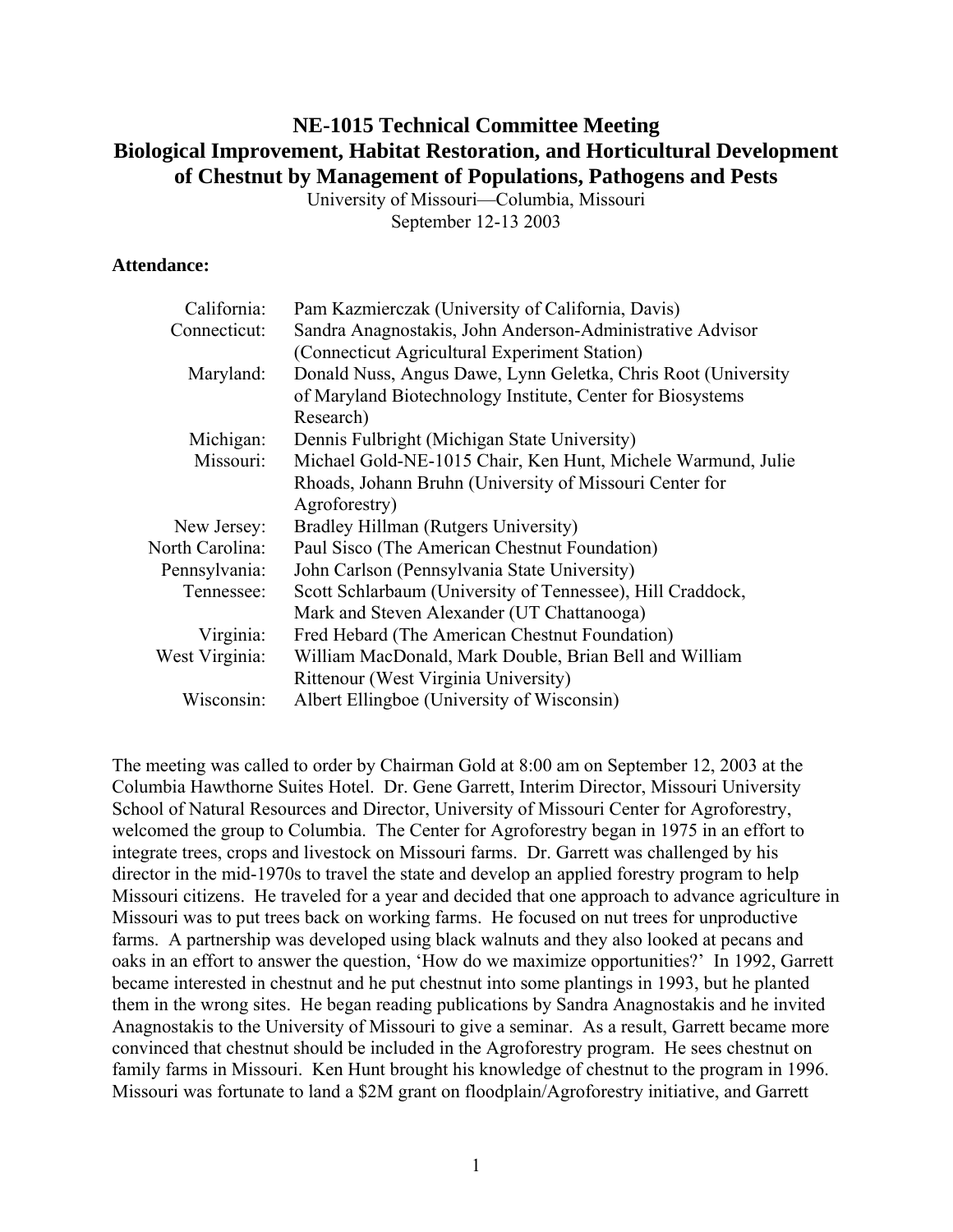hired Michael Gold to run the program. Gold was looking for a research effort and thought chestnut would fit into the Agroforestry initiative. With the help of Hunt and Michele Warmund, Gold has made great strides. Senator Kit Bond (R), senior Senator from Missouri, has been very instrumental in obtaining funding for chestnut; he has chestnut planted on his own property. Garrett encouraged members of NE-1015 to take a close look at the Missouri program as they are very receptive to comments and criticism.

## **OBJECTIVE 1. To evaluate and integrate multiple approaches for the biological control of the chestnut blight fungus and other pathogens and pests that threaten chestnut, by investigating host/pathogen/parasite relationships from the molecular to the ecological level.**

## **Bradley Hillman, Rutgers University**

*Reoviruses.* Ninety percent of the *C. parasitica* viruses found in nature are the hypovirus type, designated CHV. Reoviruses are very different from the CHV type. Two reoviruses of *C. parasitica,* C-18 and 9-B-2-1, were obtained from the West Virginia University group about ten years ago. While reoviruses are very important for RNA studies, Hillman is not proposing reoviruses as biological control agents.

Reovirus properties are as follows:

- 10-12 dsRNA segments.
- They are found across kingdoms.
- Terminal sequences are conserved.
- Particle is important for replication.
- There is no known nuclear component.

Reoviruses are fundamentally particle-associated viruses. There are double or triple structures containing the core, which is transcriptionally active. The covered core is not transcriptionally active, but it is infectious. Reoviruses contain exactly one segment of each of the 10-12 segments of dsRNA that constitute the viral genome, encapsidated in a single complex virus particle comprised of 6-8 proteins.

 All eleven segments of C-18 and 9-B-2-1 are found in one particle. Each core is transcriptionally active and all the enzymes necessary are in the particle itself.

## **C-18 and 9-B-2-1**

- Were isolated in West Virginia about 20 miles apart.
- 11 segments segregate in an all-or-none fashion.
- dsRNA segments of 9-B-2-1 do not cross hybridize.
- Low cross-hybridization with homologous segments of C-18.
- Different effects on virulence and phenotype.
- 9-B-2-1 virus causes more dramatic phenotype changes.
- 9-B-2-1 virus substantially reduces *C. parasitica* virulence; it doesn't grow at all in apples. Hillman tried to isolate these viruses while working in Nobohiro Suzuki's laboratory in

Okayama, Japan. He succeeded in producing a good band in a sucrose gradient and they looked like reovirus particles; they were 80 nanometers, had 11 segments of dsRNA and proteins.

## **9-B-2-1 genome characterization**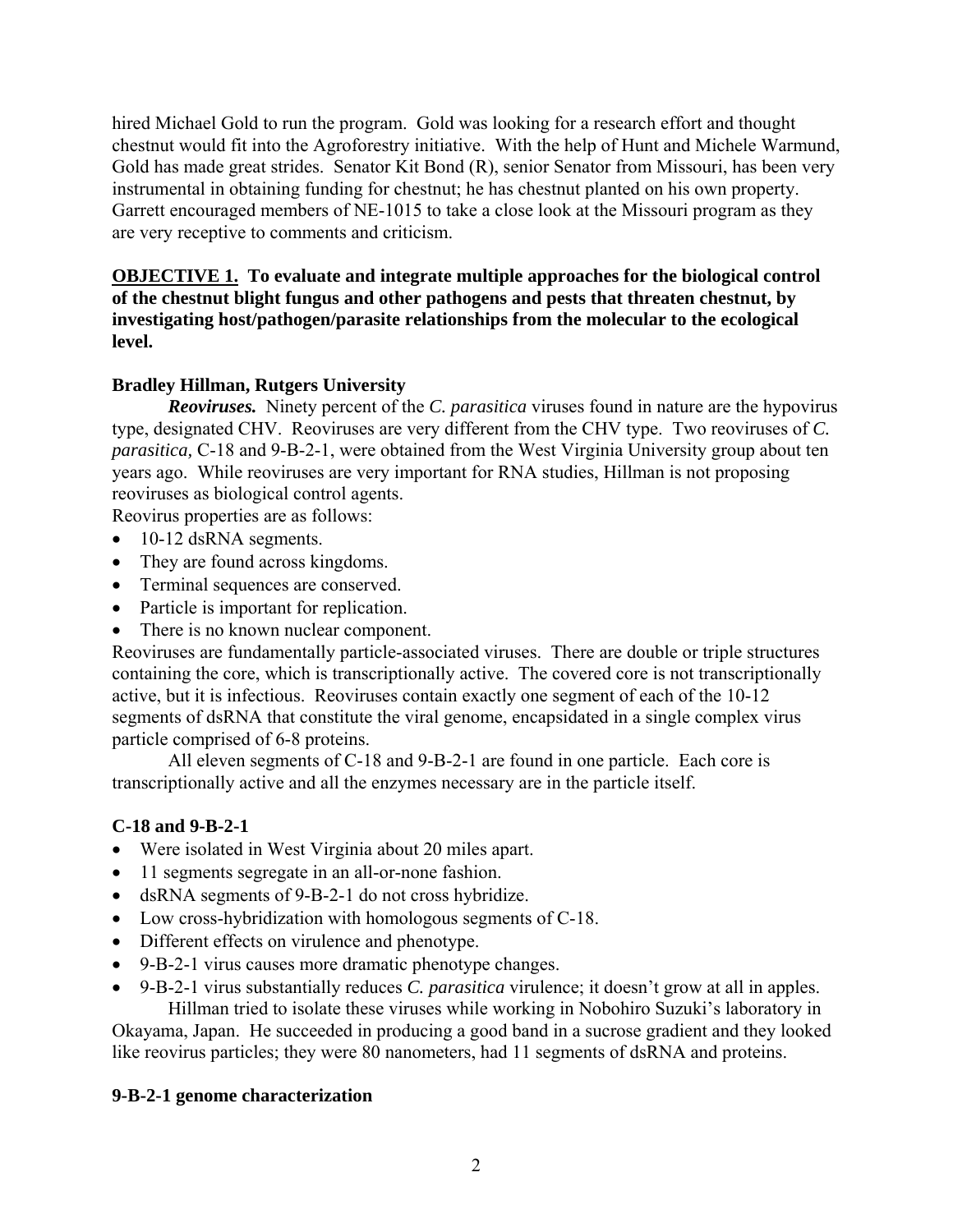- Strategy was to characterize the genome starting with the largest segment.
- Segment-specific cDNA libraries were made.

The largest three segments were homologous. Homology of 9-B-2-1 with other reoviruses (a hypovirulent isolate of *Rosellinia necatrix* and Colorado Tick fever virus) is as follows:

| $9 - B - 2 - 1$ | R. necatrix W370 | <b>CO Tick Fever Virus</b> |
|-----------------|------------------|----------------------------|
|                 |                  |                            |
|                 |                  |                            |
|                 |                  |                            |
|                 |                  |                            |
| 5,6             | 5,6              |                            |
|                 |                  |                            |
|                 |                  |                            |
|                 |                  |                            |
| 10              |                  |                            |
|                 |                  |                            |

 $\equiv$  = blast searches that came up with nothing

Human implications may be to ticks or mites; there is a long, intimate association of mites and *C. parasitica*.

 The largest three segments are somewhat understood. These segments contain viral polymerase, methyl transferase and a replication factor. The function of the other segments is still unknown. The complete sequence of 9-B-2-1 is 23,436 bp. Hillman showed relatedness of 9-B-2-1 in clades of reovirus, and it is most closely related to Coltivirus, specifically Colorado Tick Fever Virus. Segment six was related to the Reovirus in the hypovirulent isolate of *Rosellinia,* a fungus in the Xylariaceae family.

 Is the virus infectious? Hillman took a sucrose fraction and added particles to protoplasts. He found sectors a few days after plating. The mycelium was thinner. These fungal viruses are difficult to infect from particles, although the technique works well enough to put particles into different backgrounds, Ep 155 for example. He found that 9-B-2-1 increases sporulation and upregulates cryparin production.

 These viruses are transmitted via anastomosis (cytoplasmically) but they are not ecologically fit. The fungus may deal with this virus better than the traditional CHV.

 There is no evidence of maternal inheritance in either reovirus. Hillman does not see any potential in biological control. He is investigating this on an ecological basis; how did it get into the fungus and what does it do with respect to upregulated products? It seems like an ecological aberration since it is found so rarely.

## **C-18**

- New cDNA libraries made.
- Sequence is about 60% complete.
- Shares about 50% identity with 9-B-2-1.
- Terminal sequences are unknown.
- Particles are infectious.

Hillman is just beginning to look at C-18/9-B-2-1 co-infection. He noticed that C-18 has more aerial hyphae and is less stable than 9-B-2-1.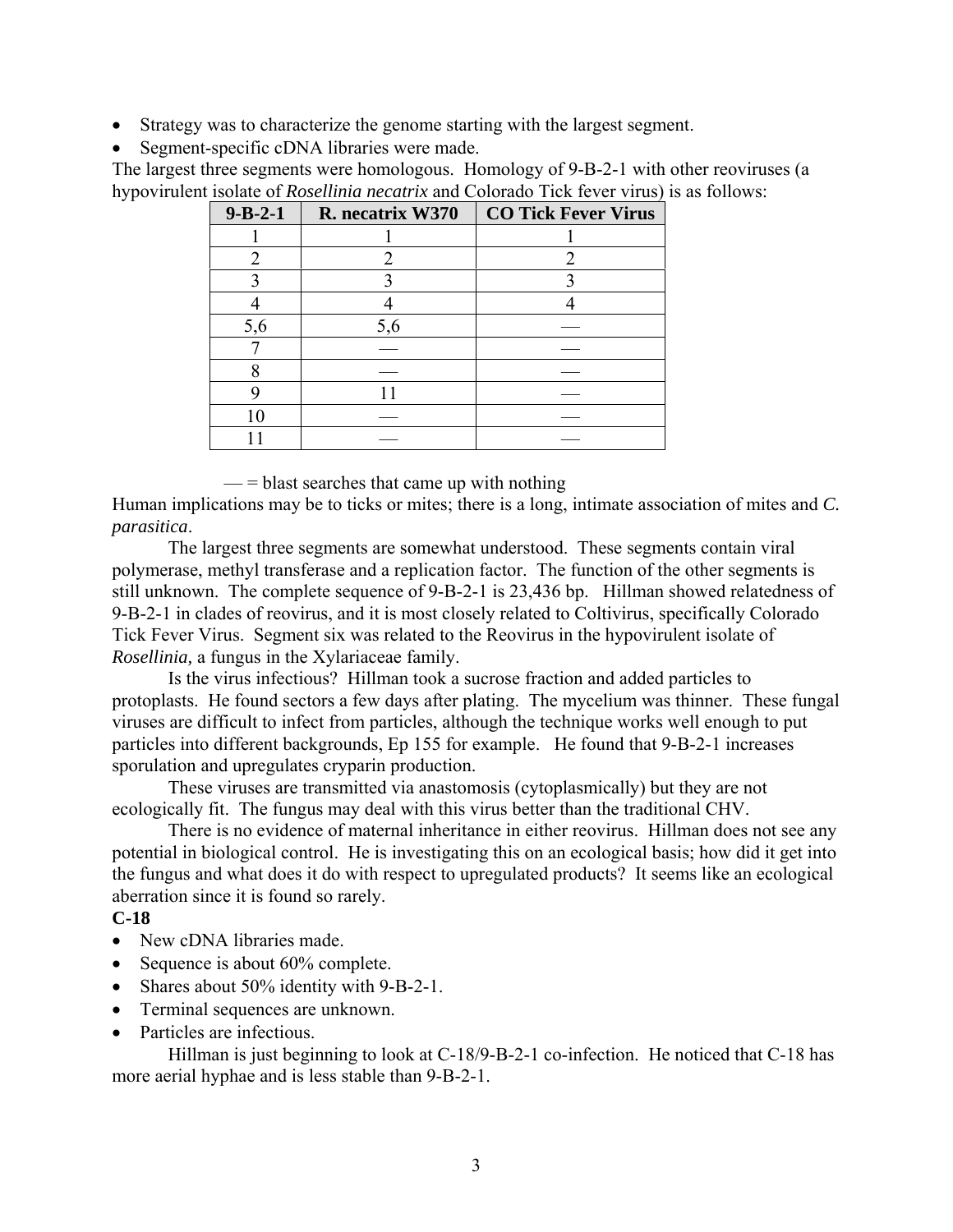#### **Mark Double, West Virginia University**

*West Salem update.* Assessment of disease progress, spread of two hypoviruses and canker evaluation continues at the West Salem, WI site. Because of the ever-increasing task of sampling and assessment, twelve plots were established in 2001 in three areas of the stand: Disease Center; Disease Front; and, Beyond the Disease Front. In May 2002, cankers within the plots were sampled and subjectively rated. The bark samples removed from cankers were cultured and assessed for hypovirus content and vegetative compatibility (v-c) type.

*Findings for 2002 include:* 

- Fifty-four percent of the 1330 cankers that exist in the 12 plots were sampled.
- CHV1-Euro 7 continues to be the most commonly identified hypovirus but CHV3- COLI still persists at the site.
- Hypovirus was associated with 87% of the cankers that received hypovirus treatment from 1992-1997.
- Eighty percent of non-treated cankers on trees with treated cankers have acquired hypovirus.
- Non-treated cankers on non-treated trees acquire hypovirus but at a greatly reduced rate.
- Subjective canker ratings show improvement in canker morphology in successive years; this is most notable for trees where hypoviruses were applied.
- Five-hundred, seventy-six isolates were v-c typed. Results were: WS-1 (Bockenhauer) 537; WS-2 (Schomberg), 2; WS-3 (Rhyme 133), 21; WS-4, 2; WS-8, 1; WS-10, 3; mixed infections, 6 and nonreactive, 4.
- To determine if cankers were infected by multiple v-c types, 80 cankers were selected for intensive v-c screening. Eight-to-ten virulent isolates from each canker were paired among themselves on Bromocresol Green Medium. A single v-c type was found in 74 cankers; 6 cankers yielded more than one v-c type per canker.

The CHV1-Euro 7 hypovirus was reintroduced in September 2003 in the eight plots that are located in the 'front' and 'beyond the front' areas. Two deployment methods were used. In onehalf of the eight plots, cankers were treated by a combination of punch and scratch inoculations. Hypovirulent inoculum was introduced in a corresponding set of plots by inoculating scratch wounds that were made to healthy bark in an effort to create hypovirulent inoculum sources. One-third of the trees in each of the eight plots was left untreated to serve as trap trees to assess tree-to-tree spread.

*Anastomosis/Transfection study.* This study is being conducted by graduate student, Jenise Bauman. Transfection is an alternative laboratory method of hypovirus transmission that can be used to create hypovirulent strains. This technique involves the insertion of a synthetic hypovirus dsRNA into fungal spheroplasts by electroporation. The spheroplasts are then regenerated on specialized media and the successfully transfected colonies can be chosen based on phenotypic changes. A transfected strain has the same phenotypic traits as a strain infected by anastomosis. One benefit of this technique is that it overcomes the barriers imposed by vegetative incompatibility. Results from a preliminary study at West Virginia University, in cooperation with Don Nuss at the University of Maryland, indicated that isolates recovered from cankers initiated by CHV1-transfected isolates are significantly more likely to be hypovirulent than those arising from anastomosis. The objective of this research is to compare hypovirus infected isolates obtained via transfection and anastomosis. Six virulent isolates (Ep 155, Euro 7 ssv, Bockenhauer, Schomberg, WR2 and JR10) were infected with either of two CHV1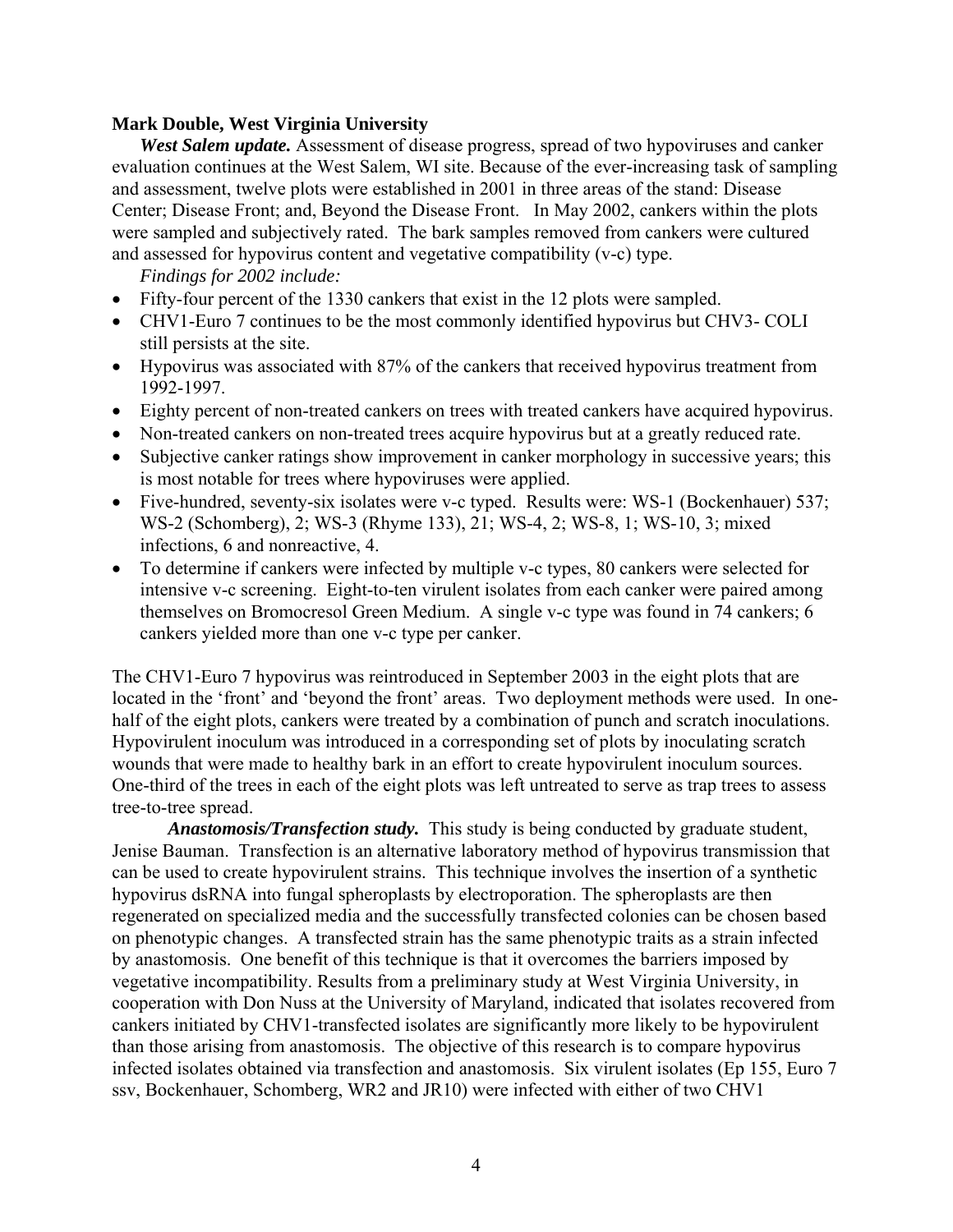hypoviruses (Euro 7 and Ep 713) via transfection or anastomosis. A third unrelated hypovirus, CHV3-COLI from County Line, MI, inserted into each virulent isolate via anastomosis only, also was included. Three experiments are underway. The first will reconfirm the growth and sporulation of both isolate types that were tested previously, along with the third set of isolates containing the County Line hypovirus. The second study involves both laboratory and field tests to evaluate the production of hypovirulent inoculum. Conidia produced *in vitro* and *in vivo* will be recovered and single spored to determine the influence of the isolate and the method of hypovirus infection on the production of hypovirulent conidia. In a third experiment, transfected isolates will be evaluated to determine if they can transmit their hypoviruses to a greater number of vegetative compatibility types, in comparison with anatomosed isolates. Results gathered in these studies should provide data on whether transfected isolates are potentially better biological control agents.

#### **Brian Bell, West Virginia University**

*Chestnut canker treatment procedures for hypovirus introduction*. Hypoviruses were introduced into cankers via an array of treatment procedures to determine if techniques employed to treat cankers play a role in the success of biological control. One major barrier to hypovirus introduction is a system of vegetative-incompatibility in *C. parasitica*. This system restricts the transfer of nuclei and cytoplasmic elements during vegetative growth, and can preclude hypovirus transmission. To address the problem of canker treatment methods and vegetative-incompatibility, twelve hypovirus introduction methods were tested. Isolates that were vegetatively compatible or incompatible with the canker inciting strain were employed. Seventy-two trees were inoculated with an orange-pigmented virulent strain of *C. parasitica* (two inoculations per tree). After 11 weeks, the resulting cankers were treated with either a compatible or incompatible CHV1 hypovirulent *C. parasitica* isolate (brown-pigmented) using one of the following methods: 1) a non-invasive treatment where the inoculum was painted onto the canker surface; 2) an invasive treatment where the canker face was wounded with a sharp blade prior to the painting application of the hypoviruses; and, 3) a margin punch treatment where a series of wounds were made around the canker perimeter and filled with inoculum of the hypovirulent strain. Additionally, half the cankers in each treatment were covered with an absorbent pad to protect treatment inoculum from rain and other abiotic factors and to keep treatment inoculum moist. Twelve weeks after hypovirus introduction, twenty-four bark plugs were removed from each canker. Pigmentation and morphology of the isolates isolated from the bark plugs were used to determine if hypoviruses were transmitted to the virulent thallus. Successful transmission of hypoviruses was indicated when lightly pigmented orange isolates were recovered. Recovery of the treatment inoculum was indicated when brown-pigmented isolates were observed. When no hypovirus transmission occurred, orange virulent isolates were recovered. Preliminary results indicate that hypovirus transmission was best when cankers were treated with compatible hypovirulent inoculum. Among the compatible treatments, transmission was best for treatments that were scratched (45%) and least for treatments that were not wounded (25%). In contrast, hypovirus transmission was best for the incompatible treatments when cankers were punched (34%). Again, the least amount of hypovirus transmission occurred in the non-wounded treatments (8%). Covering the cankers had no effect on hypovirus transmission. Wounded cankers have reduced canker expansion in the compatible treatments. Canker expansion in incompatible treatments was relatively uniform. In compatible treatments, there is a positive correlation between canker expansion and orange-hypovirulent recovery. A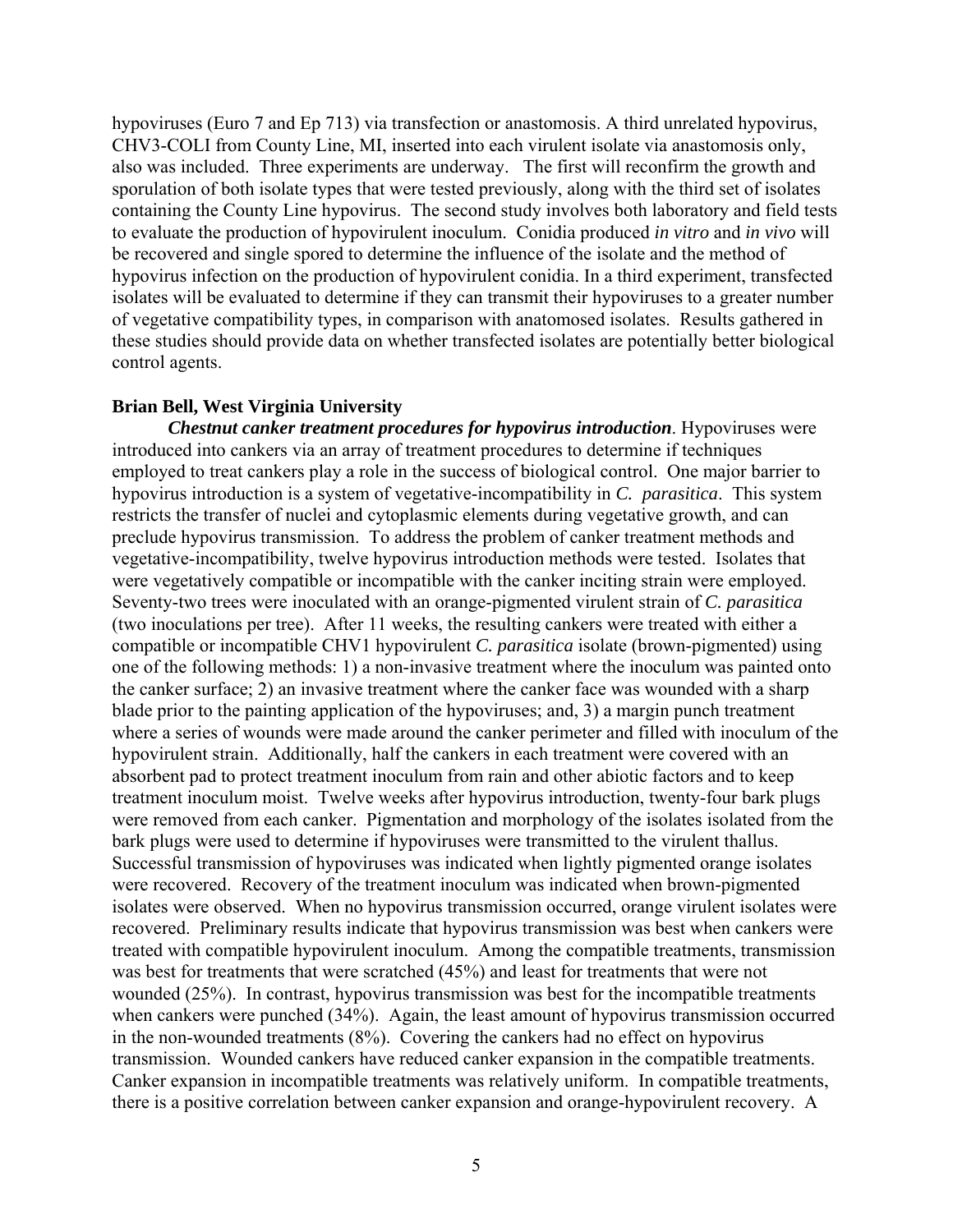second set of samples was removed in late May and currently is being examined to determine if similar relationships are maintained. Asexual spore production also is being assessed to determine if any particular treatments favor production of hypovirulent inoculum.

## **Pam Kazmierczak, University of California, Davis**

*Foundation Plant Materials Service.* Deborah Golino, Director of Foundation Plant Materials Service, has acquired the necessary permits for chestnut importation. There is still a 5 year quarantine for all chestnut material—held to check for gall wasp, etc. Seeds were collected from 22 cultivars in one U.C. Davis grove as the entire section of property utilized by FPMS is being turned into housing. These seeds will be moved to the USDA germplasm repository. Luciene Grunder donated 30 trees, including 'Colossal' and various Chinese seedlings. Rootstock for scionwood is maintained at the holding location at FPMS; cultivars also will be held at that site.

*Intracellular processing and secretion of the fungal hydrophobin, cryparin*. Their lab is looking at the biochemical and cellular-level to determine how the virus affects the fungus. The have found three genes that are down-regulated by the virus. Many of these down-regulated products are enclosed in vesicles. These products are: Cryparin, a cell wall hydrophobin, laccase and MF1-1 pheromone. Hydrophobins are ubiquitous, important in aerial mycelium production and very important for spore dispersal. They found that cryparin accumulates outside the cell wall in virulent isolates but in hypvovirulent isolates, cryparin accumulation is inside the cell; it cannot get out. Kazmierczak found cryparin on aerial hyphae and on the outside of fungal pustules. When cryparin was deleted (strain ∆119) pustules were unable to break the surface of the bark of American chestnut; there was no eruption of stromatal pustules. Secretion of cryparin is abundant (20-30% of mRNA is comprised of cryparin) and it is conducted via a Kex2 pathway. (*Note*: The Kex2 protein of the yeast *Saccharomyces cerevisiae* is a membrane- bound, Ca2(+)-dependent serine protease that cleaves the precursors of the mating pheromone alphafactor and the M1 killer toxin at pairs of basic residues during their transport through the secretory pathway). The hypothesis is that CHV1 disrupts cryparin production by interfering with a Kex2 protein secretory pathway. To test this hypothesis, they created mutants of cryparin that have incorrect signals for signal peptidase and Kex2 recognition. They created GFP (green fluorescent protein) constructs of wild type strains to follow cellular disruption. A cryparin/GFP fusion vector was created to see where GFP is accumulating in the cell. The GFP is losing expression as *C. parasitica* does not hold GFP well. She has gone to liquid shake cultures, which are better than plates when viewing GFP. In her control, the expression of GFP was throughout the mycelium while the mutant expressed GFP only in the vesicles. They hypothesized that the virus affects the system such that accumulation should be in the hyphae. However, the buildup was only seen in the septa and cell wall; this was an unexpected result. The current hypothesis is:

- As CHV1 uses vesicles for regulation, the proteins are not excreted but build up inside the hyphae.
- Proteins build up and do not fold correctly, as with *Trichoderma* sp.

## **Conclusions:**

- Kex2 processing is not necessary for secretion of cryparin.
- Mutating Kex2 processing site does not affect the wettability of the fungus or its ability to break through the bark.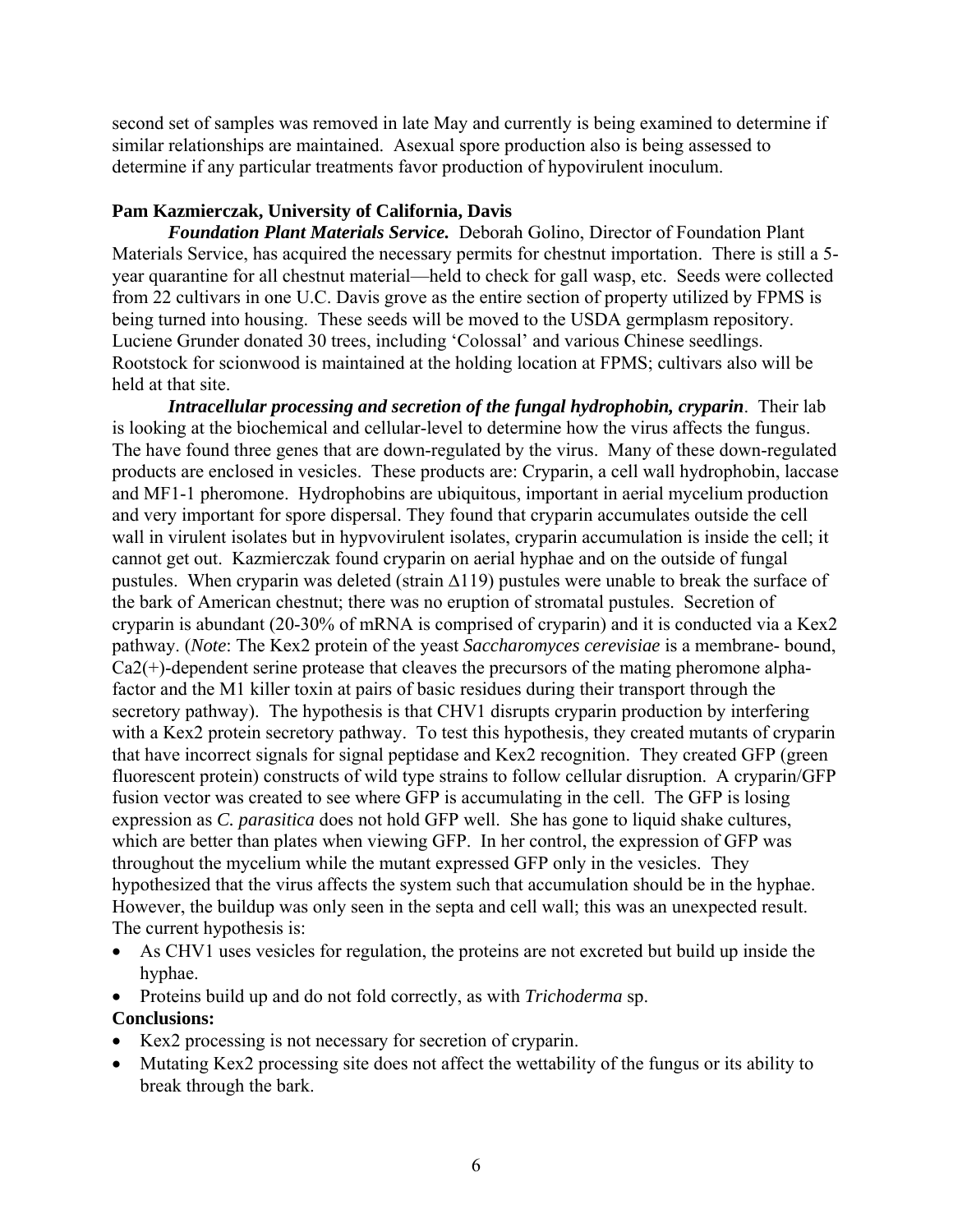• Cryparin/GFP fusion mutants appear to contain the fusion protein in discrete vesicles within the hyphae.

## **Angus Dawe, The University of Maryland, Center for Biosystems Research**

 His efforts involve sequencing efforts in *C. parasitica* using ESTs (expressed sequence tags). The procedure using ESTs is as follows:

- ESTs are derived from mRNA sequences and therefore represent only expressed genes.
- The library is stored as individual bacterial transformants.
- Plasmids are recovered, then the insert is sequenced once, from one end only (single-pass sequencing).
- Sequence data is collected and analyzed.

Why use ESTs?

- Only about 30 different *C. parasitica* genes are in Genebank as of May 2001.
- It is easier to generate than genomic data (smaller DNA fragments).
- They can be used to generate spotted cDNA arrays.
- The disadvantages are, there is no genomic data, redundant sequencing, highly expressed genes are found more often.

The sequencing took place from May 2001 to September 2002. The analysis occurred between October 2001 and February 2003. The procedure was as follows:

- mRNA was isolated and cDNA libraries were made.
- Individual bacterial colonies were generated.
- Cataloged and stored in 96-well microtiter plates.
- "Miniprep" to recover plasmids containing cDNA sequences.
- Sent to sequencing facility.
- BLAST (Basic Local Alignment Search Tool) to compare sequence to data from other organisms.
- Using Linux PC running stand-alone BLAST package, download the entire non-redundant protein database from National Center for Biotechnology Information.
- Compare DNA sequences to all know and predicted protein sequences.

Once the data is put together, putative functions can be assigned. Dawe can take the information of all ESTs and put them into categories of functions or biological properties. To date, Dawe has produced the following:

| Minipreps                                      | 5000        |
|------------------------------------------------|-------------|
| cDNA sequences returned                        | 4448        |
| Useful sequences                               | 4217        |
| $\#$ individual gene products represented 2200 |             |
| Total base pairs sequenced                     | 2, 703, 587 |

 *Microarray Spotting.* Todd Allen developed the microarray/spotting. Microarrays are glass slides with 10,080 spots of DNA within a 20 x 56 mm area. The spot spacing is 300  $\mu$ m and the spot diameter is 100  $\mu$ m. Allen has spotted 3,864 *C. parasitica* clones. After RNA samples are obtained, fluorescently labeled probes are prepared (i.e. Ep 155 is labeled with green fluorescence and Ep 155 (CHV1-Ep713) is labeled red). Samples are mixed, hybridized, washed and spotted. The data is then analyzed to identify differently expressed genes.

## **Controls and Validation**

• Control spots on chip (glass slide)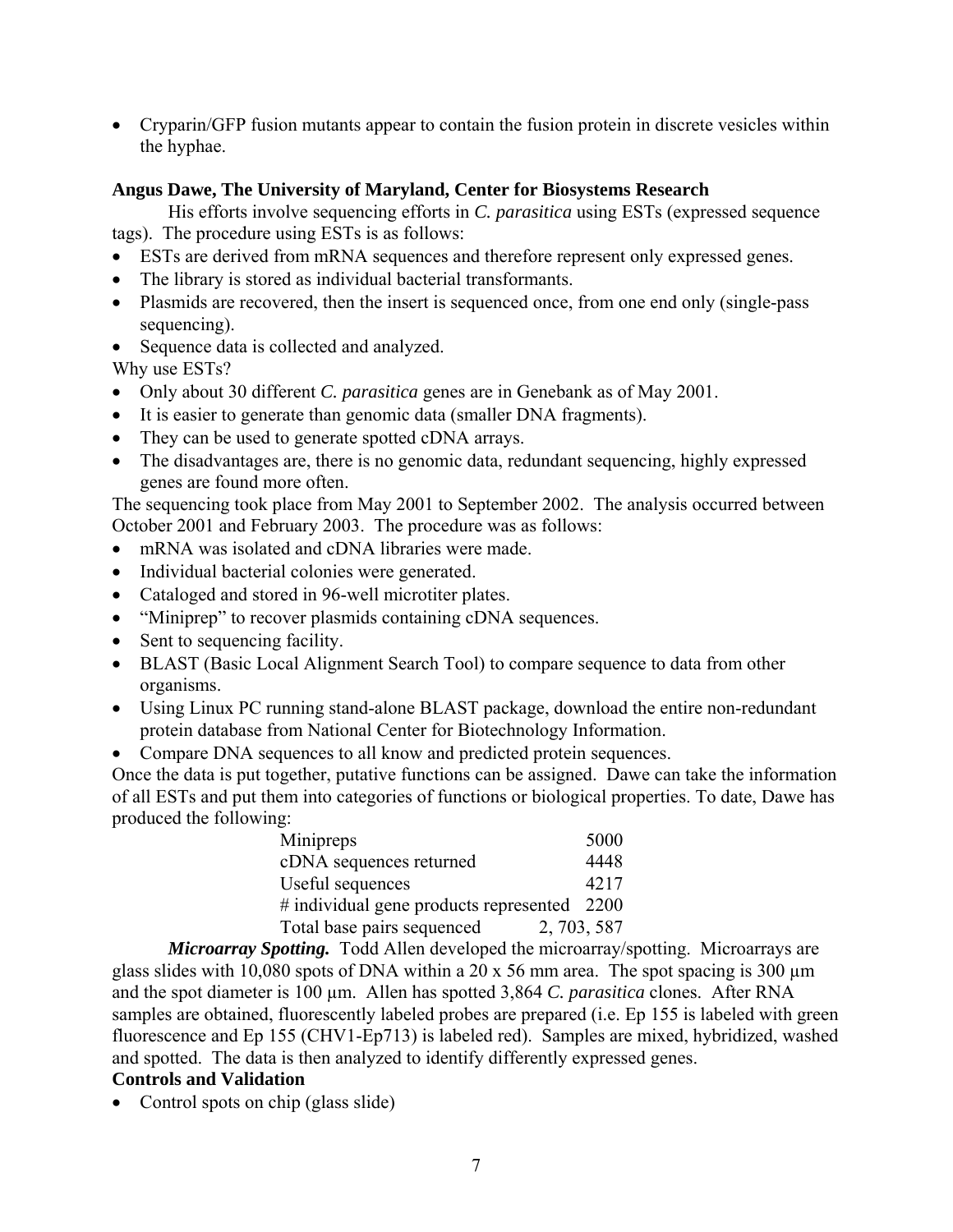- Viral coding regions
- Genes encoding ribosomal proteins
- Non *C. parasitica* sequences
- Multiple RNA preps, reciprocal labeling (dye swap)
- Different expressed clones must be changed in 4 of 6 or 3 of 4 independent hybridizations
- Differently expression verified for a subset of putatively changed sequences using "real time" PCR.

## **Interpretation**

- Gridding (*Spotfinder*)
- Normalization (*MIDAS*)
- Identification of differentially expressed clones
- Association of chip locations to clone ID and BLAST data (*Excel*)

## **What do we do with a Cryphonectria chip?**

Ask the following questions:

—How does infection of Ep 155 with CHV1-Ep 713 hypovirus alter the trascriptional profile? (answer: a lot—295 of 2200 genes (13%) are altered at the transcriptional level; 132 were upregulated and 163 down-regulated with PCR validity of 93% accuracy)

—How do these changes differ when compared to infection with the milder CHV1-Euro 7 isolate?



In the overlap, 73 of 80 genes changed in the same direction. Generally, greater magnitude of changed in 713 than in Euro 7.

—Are specific regions (determinants) of viral ORFs responsible for a specific subset of changes?

—Do any of these changes correlate with those seen in G-protein signaling mutants that have certain phenotypic traits in common with hypovirus-infected cultures (e.g. lack of pigment, sporulation, reduced virulence)?

## **Summary**

- The EST library has greatly increased the sequence information available for *C. parasitica.*
- Microarrays provide a useful insight into how the host cell is reprogrammed by the hypovirus.
- $\bullet$  4200 genes = 2200 clones
- Add microarrays  $=$  vast amount of data
- We are probably missing 75% of the changes.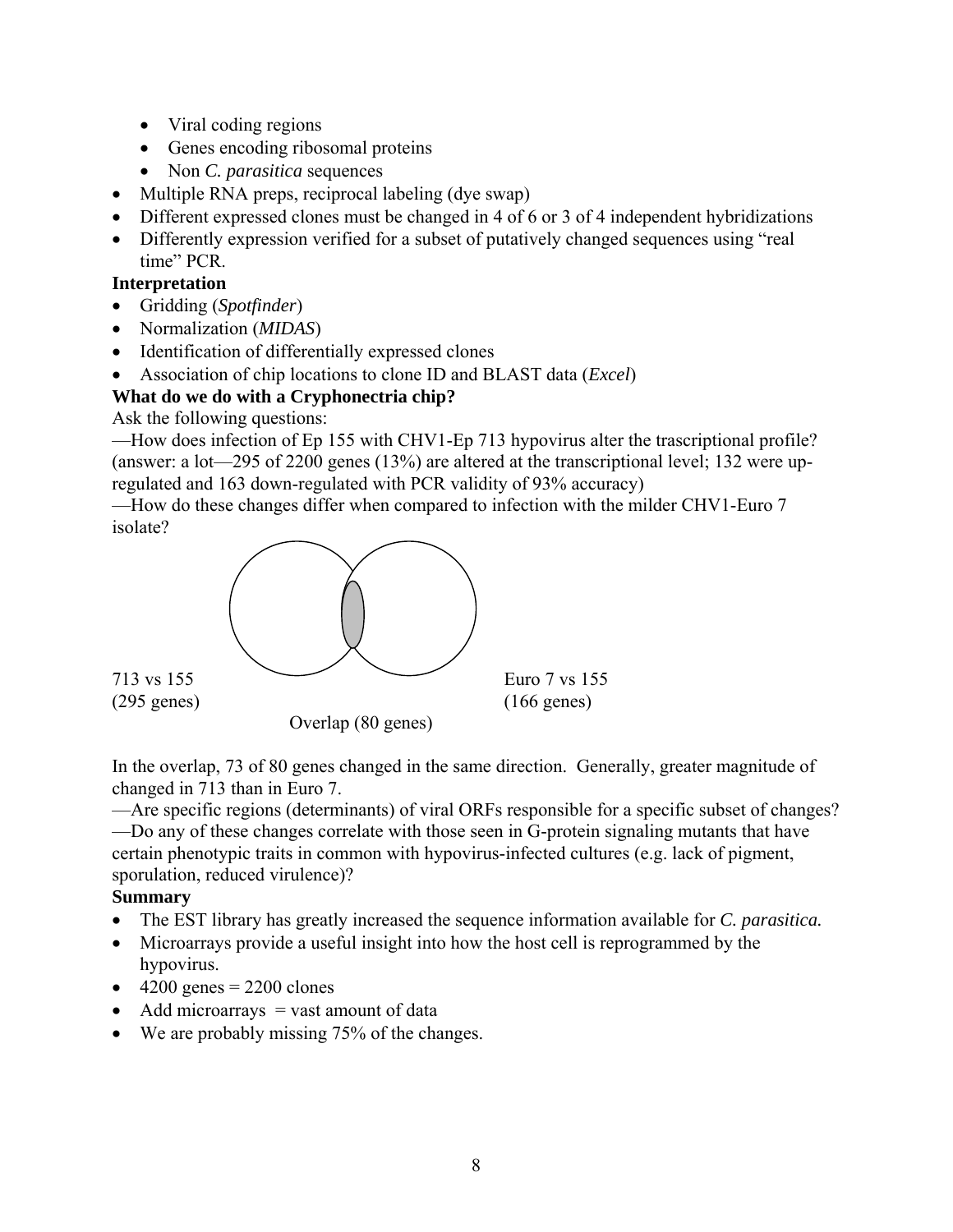#### **Don Nuss, The University of Maryland, Center for Biosystems Research**

Nuss planted American chestnut trees in 1987 in northwestern PA, near Meadville. Chestnut blight was first noticed in 2002. Some Chinese chestnuts are interplanted. Nuss sampled the cankers and transfected the isolate with Ep 713. The transfected isolate was used to treat the cankers and he is convinced hypovirulence works because the cankers were shut down.

#### **Sandra Anagnostakis, Connecticut Agricultural Experiment Station**

*Transgenic strains.* Anagnostakis reported on the status of the transgenic release in the Meshomesic State Forest, begun in 1997. This study consisted of two plots—one was sprayed with water and the other with transgenic conidia  $10^{10}$ - $10^{12}$  spores/ml). All stems over 1" dbh were measured. A sum of all measurements totaled 47" in the water plot and 84" in the treated plot. She noted many swollen cankers in the treated plot. No samples were taken and she has no plans for further transgenic introduction.

### **John Carlson, Pennsylvania State University**

*Silviculture studies*. Carlson presented data through 2002 since survey in 2003 has not been conducted. One silviculture study examines the suitability of a range of native forest sites for reforestation of American chestnut in two studies, initiated in 2001 and 2002. Direct seed studies are being conducted at seven sites across central Pennsylvania. The sites vary in soil type, elevation, aspect, and competing ground vegetation. All sites were established in fenced areas that were cleared before planting. Fifty seeds were planted at each site, except one and seed protectors were used to discourage herbivory. Competition at the sites was similar at the start of the two trials. After two years, growth in the 2001 trial was unacceptable at all sites, often due to competition from hay-scented fern and/or deer browse. These trials will be monitored for five years or until they succumb to chestnut blight.

*F1 families for genetic linkage mapping*. Crosses were made in an attempt to develop full-sib families for genetic linkage mapping. A large, wild American chestnut from Black Moshannon State Forest was pollinated by *C. mollissima* cv. Mahogany. Seeds from this tree will be collected in October 2003.

 *Genomic DNA level selection in backcross generations.* The goal of this project is to develop an approach based on total genomic DNA to screen backcross generations for individuals with the least amount of *C. mollissima* genetic material. The two approaches are GISH (genomic *in situ* hybridization) and dot blot. GISH examines chromosomes from chestnut roots under the microscope after hybridization with a DNA probe that targets Chinese chestnut DNA. A reliable protocol is still being worked out. In addition to GISH, a colleague at Texas A&M (M. Narul Islam-Faridi) performed FISH, a more general test using fluorescent hybridization. Islam-Faridi experimented with 18S rDNA and 5S rDNA probes. In the dot blot method, a small amount of leaf DNA is isolated. Aliquots of total DNA are fixed to filter membranes as spots. Spots are hybridized with total DNA genomic probes from each parent using  $32P$ . These are then exposed to X-ray film. To be sure if he had enough signal, he combined material form six individuals; he will go back and refine with lesser individuals. Are there elements of DNA that can be picked up?

*Library for economic and evolutionary important plants.* A library is being created for 100 economically and evolutionarily important plants. The genomic sizes of some North American Fagaceae species are included since none of the Fagaceae have been sized. This work is being done in collaboration with Virginia Mason Institute in Tacoma, WA. Carlson asked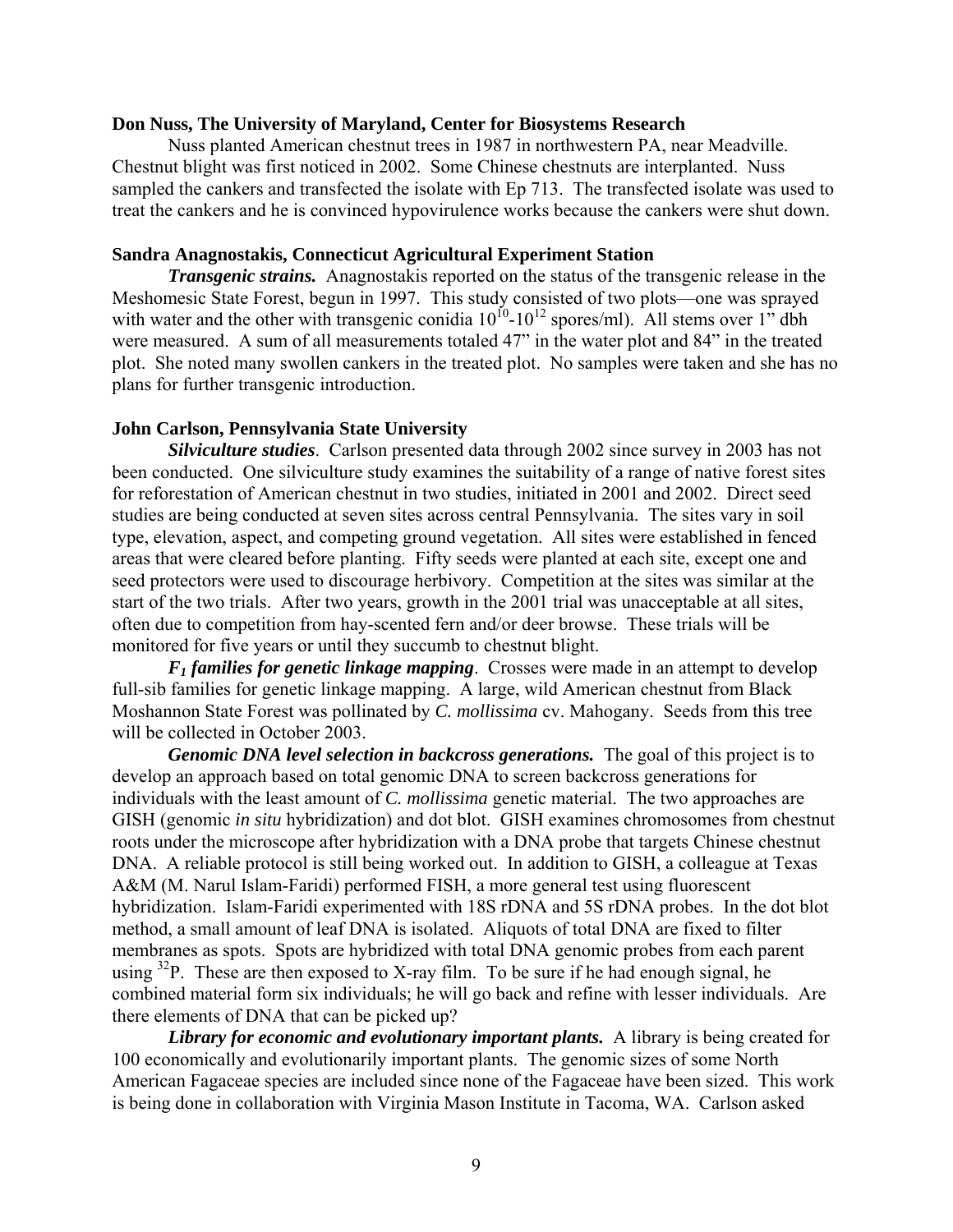Fred Hebard and Scott Schlarbaum to send chestnut samples. Some genomic sizes are as follows:

| <b>Species</b>      | <b>Genome Size mbp/1C</b> | DNA content $pg/2C$ |
|---------------------|---------------------------|---------------------|
| Castanea dentata    | 805                       | $1.67 \pm 0.022$    |
| Castanea mollissima | 794                       | $1.65 \pm 0.015$    |
| Castanea sativa     | 776                       | $1.61 \pm 0.013$    |
| Castanea crenata    | 795                       | $1.65 \pm 0.016$    |
| Castanea seguinii   | 756                       | $1.57 \pm 0.009$    |
| Quercus alba        | 766                       | $1.59 \pm 0.070$    |
| Quercus rubra       | 762                       | $1.58 \pm 0.050$    |
| Quercus veluntina   | 564                       | $1.17 \pm 0.005$    |
| Quercus macrocarpa  | 646                       | $1.34 \pm 0.030$    |
| Quercus nigra       | 641                       | $1.33 \pm 0.030$    |

*Floral genome project.* The Fagaceae are not included in this project, but Carlson hopes that data from this project will be applicable to other areas. The goals of this project are to:

- learn about the genes involved in floral meristem development to get an idea of what the original progenitor of flowering plants looked like.
- learn more about the origin, conservation and diversification of the general architecture of flowers.
- collect over 100,000 ESTs from early flower development from 15 major branches of flowering plants.
- identify genes expressed.
- identify the site and timing of gene expression for key regulators.

**OBJECTIVE 2. To improve chestnut trees for reestablishment in forest ecosystems, and chestnut cultivars for nut production by selection, breeding and marketing, and determine the cultural criteria of all chestnuts for successful production of nurseries, orchards and/or natural settings.** 

### **Dennis Fulbright, Michigan State University**

*Pollination studies*. He has been learning how to establish chestnut orchards in Michigan. He is directing growers away from planing non-grafted seedlings, unless they are planning on grafting. Cultivars offer:

- More production/tree
- Earlier production
- Better nut quality
- Predictable yields

So far however, cultivar-based orchards do not yield as well as trials would suggest. This may be due to a lack of pollen. To date, there is no suggestion of pollen incompatibility.

 In a 40-tree trial in Michigan, twenty trees have some production with 12-15 trees producing an average of 10 pound/tree after ten years. Cultivar trials with 'Colossal' suggest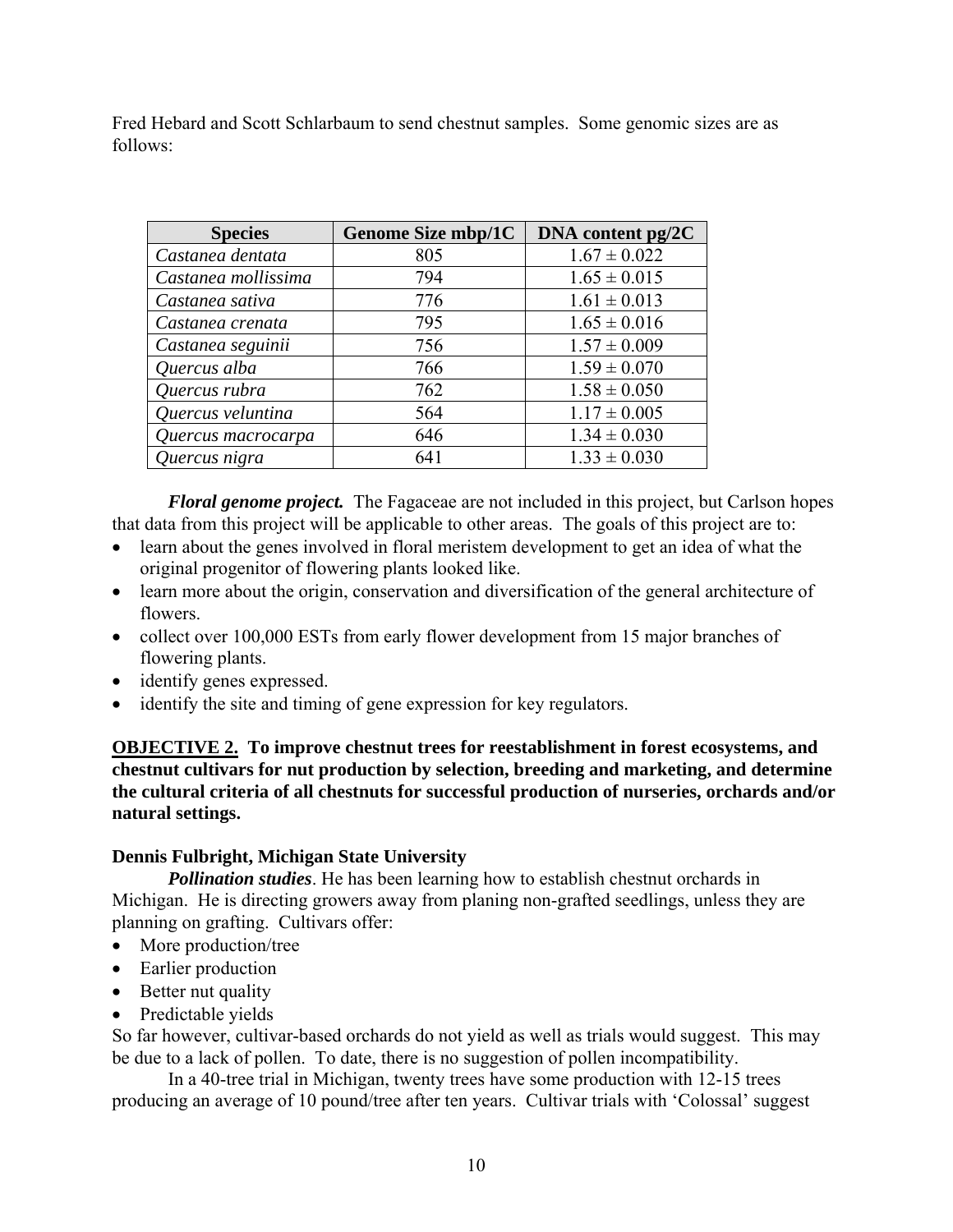that a tree should produce 10 pounds of nuts after six years. 'Colossal' is the most readily available cultivar in the U.S.; other cultivars are not nearly as available.

Cultivars in a 1995-established variety trial had the following yields in 2003:

| 'Colossal' | 35 pounds | 'Orrin' 12 pounds     |          |
|------------|-----------|-----------------------|----------|
| 'Dunstan'  | 25 pounds | 'Mossbarger' 5 pounds |          |
| 'Revival'  | 25 pounds | 'Willamette'          | 5 pounds |
| 'Eaton'    | 15 pounds |                       |          |

Cultivar orchards are not giving yields like this for growers. 'Colossal' has the flowering potential but the following are still concerns:

- It is not being pollinated.
- Pollinizers winter-kill easier.
- Poor weather at the time of pollination.
- Amount of pollen is limited in young orchards.

For the above reasons, orchard growers are losing the early advantage over seedling orchards. Seedlings grow well but there is no guarantee that they will pollinate.

 Fulbright discussed hazelnut cross-compatibility. The compatibility and timing issues are very complex in hazelnut. He doesn't see similarities in chestnut with the hazelnut but he feels that timing is the critical issue.

 'Colossal' is male sterile and does not self-pollinate, hence a pollinator variety must be included in any 'Colossal' orchard. In a pollination study conducted in 2001, a 'Colossal' orchard (plated 25 feet apart) was interplanted with 'Nevada' as the pollinizer. Data indicated that 'Colossal' trees closest to 'Nevada' produced the highest yield. A chestnut trial on the East Lansing campus produced similar results.

 There are many more burrs available than are being pollinized. We need to know more about pollen, starting with the time of pollination. If we are to find new and better pollinizers, then we need to know when the trees are receptive. To study this, a trial was conducted with the earliest know pollen producer, 'Okei'. 'Colossal' trees were planted at varying distances (25' 45' and 70') from one 'Okei'. Even the trees at 25' were not pollinated well. The timing was correct, but the pollen did not move well.

 He showed slides of a pollination trial in which some stigma were pollinated while stigma were removed from other flowers. In the pollinated flowers, he noticed dark brown area; he questioned if those areas represented fungi following the pollen tube.

*Peeling study.* Using the peeling machine, purchased through Federal funds, Fulbright presented data on the percent pellicle removed.

| <b>Test</b> | <b>Variety</b> | % Pellicle Peeled | Average           |
|-------------|----------------|-------------------|-------------------|
|             | Chinese        | $81 - 86\%$       | 84%               |
|             | 'Colossal'     | $22 - 57%$        | 44%               |
|             | 'Colossal'     | $20 - 80%$        | 54 <sup>o</sup> % |
|             | 'Colossal'     | 61-96%            | 80%               |

In the peeling studies, successful pellicle removal depends on:

- Variety
- Growing environment
- Maturity of nut
- Moisture and temperature management after harvest
- Temperature of nut entering peeler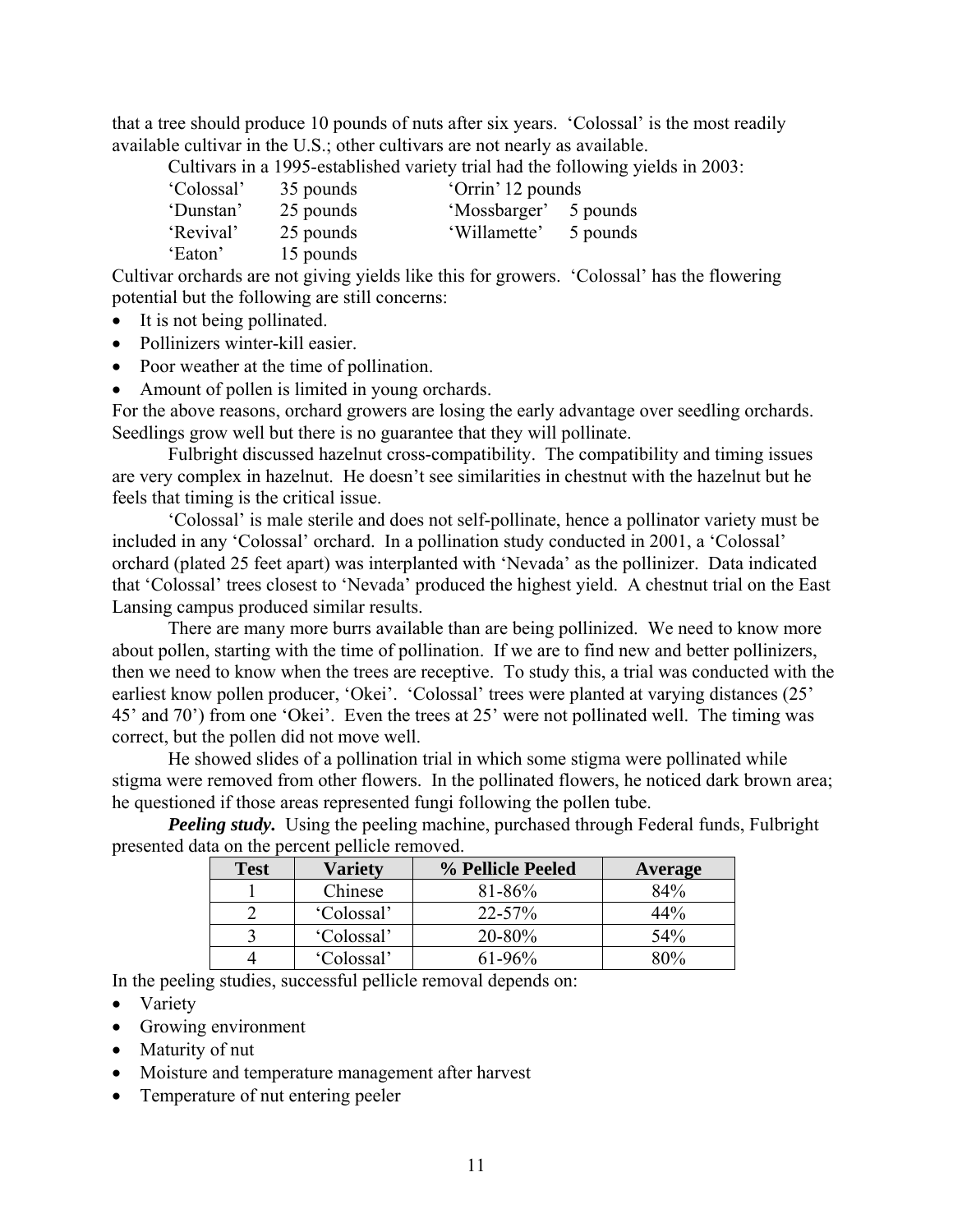Conditions in the peeler can be adjusted to improve peeling. Those include the temperature of the oven and the residence time of the nuts in the oven.

| <b>Parents</b>      | <b>Offspring</b> |
|---------------------|------------------|
| American x Chinese  | F <sub>1</sub>   |
| $F_1$ x $F_1$       | F <sub>2</sub>   |
| $F_2$ x $F_2$       | F <sub>3</sub>   |
| $F_1$ x American    | $B_1$            |
| $B_1 x$ American    | B <sub>2</sub>   |
| $B_2$ x American    | $B_3$            |
| $B_3$ x American    | $B_4$            |
| $B_1 \times B_1$    | $B_1F_2$         |
| $B_1F_2$ x $B_1F_2$ | $B_1F_3$         |
| $B_2$ x $B_2$       | $B_2F_2$         |
| $B_2F_2$ x $B_2F_2$ | $B_2F_3$         |
| $B_3$ x $B_3$       | $B_3F_2$         |
| $B_3F_2$ x $B_3F_2$ | $B_3F_3$         |

**Fred Hebard, The American Chestnut Foundation** 

A short review of the backcross breeding method was given.

More than one American parent is necessary for the backcross method and more than one chestnut line is necessary. There are extensive plantings in seven states (ME, MA, PA, IN, KY, NC and TN), with more than 20,000 trees planted by 2003. The PA state chapter has planted  $B_3F_2$ s. Hebard wants to know what the crossing pattern is when the  $B_3$  level is reached. How many  $F_2$ s should be selected? A  $B_3F_2$  family size needs to be 9-10 to capture most of the alleles. Added observations:

- In relation to self-incompatibility, there may be some genetic variability in the population that allows this phenomenon to occur rarely.
- One can select more than one individual per  $B_3$  family without increasing in-breeding under open population.
- Hebard noted that on his trip to Italy in October 2002, that there are many trees in Italy that never died from chestnut blight. There is blight in many coppice stands.
- With regard to naturally occurring hypovirulence, there are longer periods of survival in clearcuts associated with the release of young sprouts from competition. Clearcuts can be detrimental to survival of chestnut on mesic sites.
- Is resistance holding up in the B<sub>3</sub> population? Hebard tested  $B_2F_2$  from open pollination and several had good levels of resistance. This is evidence that resistance is holding up.
- Al Ellingboe believes that there are more than 2-3 genes responsible for resistance.

## **Paul Sisco, The American Chestnut Foundation**

 Sisco feels now is the time to put in an application for serious money. We have political support. TACF just received a grant based mostly on two letters—one from former President Jimmy Carter. Sisco believes that there are people who can be tapped for major donations. This group should think seriously about serious money. Ellingboe stated that the complexity of the group will aid in generating money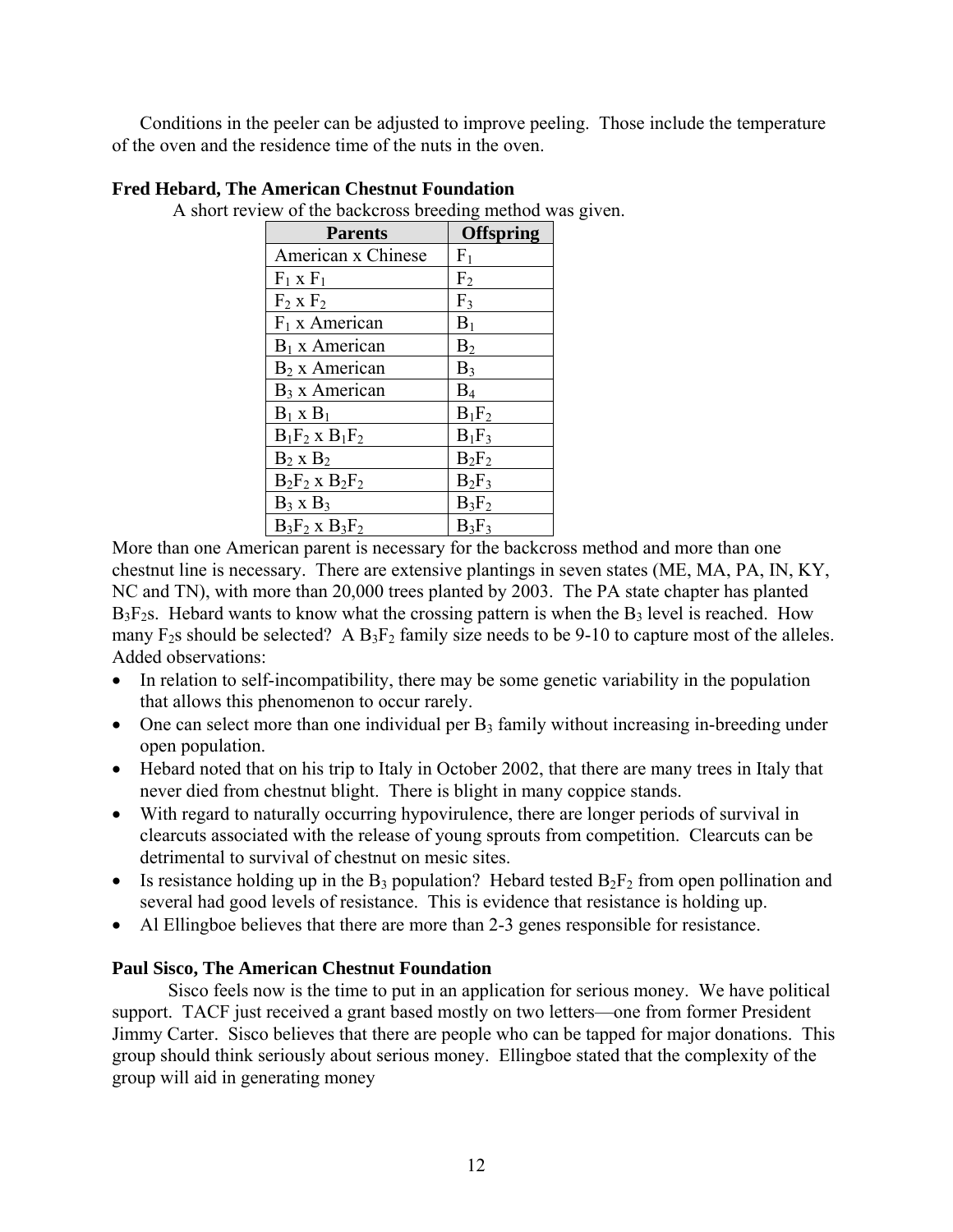*Southern breeding program.* Sisco gave an update on what is going on with TACF. There are 20,000 trees planted at Meadowview covering more than 70 acres. Expanding plantings throughout the region will help with: (1) genetic diversity and (2) interest by more people. Sisco showed a map of eastern U.S. orchards, mother trees, etc. There are a number of people/institutions that are TACF cooperators. There is a huge amount of activity in PA; they have, in total, almost as many trees planted in PA as in Meadowview. MA and ME also have many trees planted while TN has a program of finding large, surviving American chestnut trees. TACF's objective is to take  $B_2$ s from Meadowview, cross with local mother trees and then outplant the nuts.

*Molecular markers.* A large number of easily and cheaply-scored markers would allow us to:

- Eliminate blight-susceptible trees at the seedling stage.
- Select against Chinese genes other than disease resistance.
- Identify all resistance genes present in Chinese, Japanese and American chestnut.
- Detect and eliminate outcrossing due to pollen contribution.
- Fingerprint the parents in our seed orchards for plant patent protection. There are several types of markers:
- **RAPD.** This was the first type of marker used. This method looks for random 10 bp primers. The way DNA works, there will be enough amplification that takes place to get a gel with sufficient bands to follow the pedigree. It is a dominant system; you either have it or not. It allows you to follow one allele, but not the other. It offers good, cheap information.
- **RFLP.** This method is more complicated. Certain enzymes recognize certain sequences. This method cuts DNA from Chinese and American chestnut and offers different number of bands. The method is good because you can see both alleles. It is, however, expensive and requires a lot of DNA.
- **AFLP.** This method has precise sequences that take certain DNA sequences that are ligated to a primer. The reaction can be run in both directions and gives vast number of bands. A great deal of information can be gained from this technique.
- **SSR.** The simple sequence repeat method is difficult to develop. You must know your sequence DNA well and you need to know the precise sequence on both sides of the ssr. This technique is cheap to run and give much information on that locus. Sisco had six original alleles in one of their studies and they were able to pick out all six alleles using ssr.

 Sisco is trying to get a good genetic map on chestnut. An article published by Tom Kubisiak in 1997 (Phytopathology) had 102 individuals. Chestnut has 12 chromosome pairs. They found 12 linkage groups and it was hoped that each linkage group corresponded to a chromosome. In further mapping studies, some data indicated that linkage groups B and E were on the same chromosome, leaving only 11 chromosomes. At the same time as American chestnut was being investigated, Europeans were examining *Castanea sativa*. They found 12 linkage group in both European chestnut and European oak (*Quercus robur*).

| <b>CHROMOSOME</b> | <b>Linkage Group</b><br>C. sativa | Linkage Group Q.<br>robur |
|-------------------|-----------------------------------|---------------------------|
|                   |                                   |                           |
|                   |                                   |                           |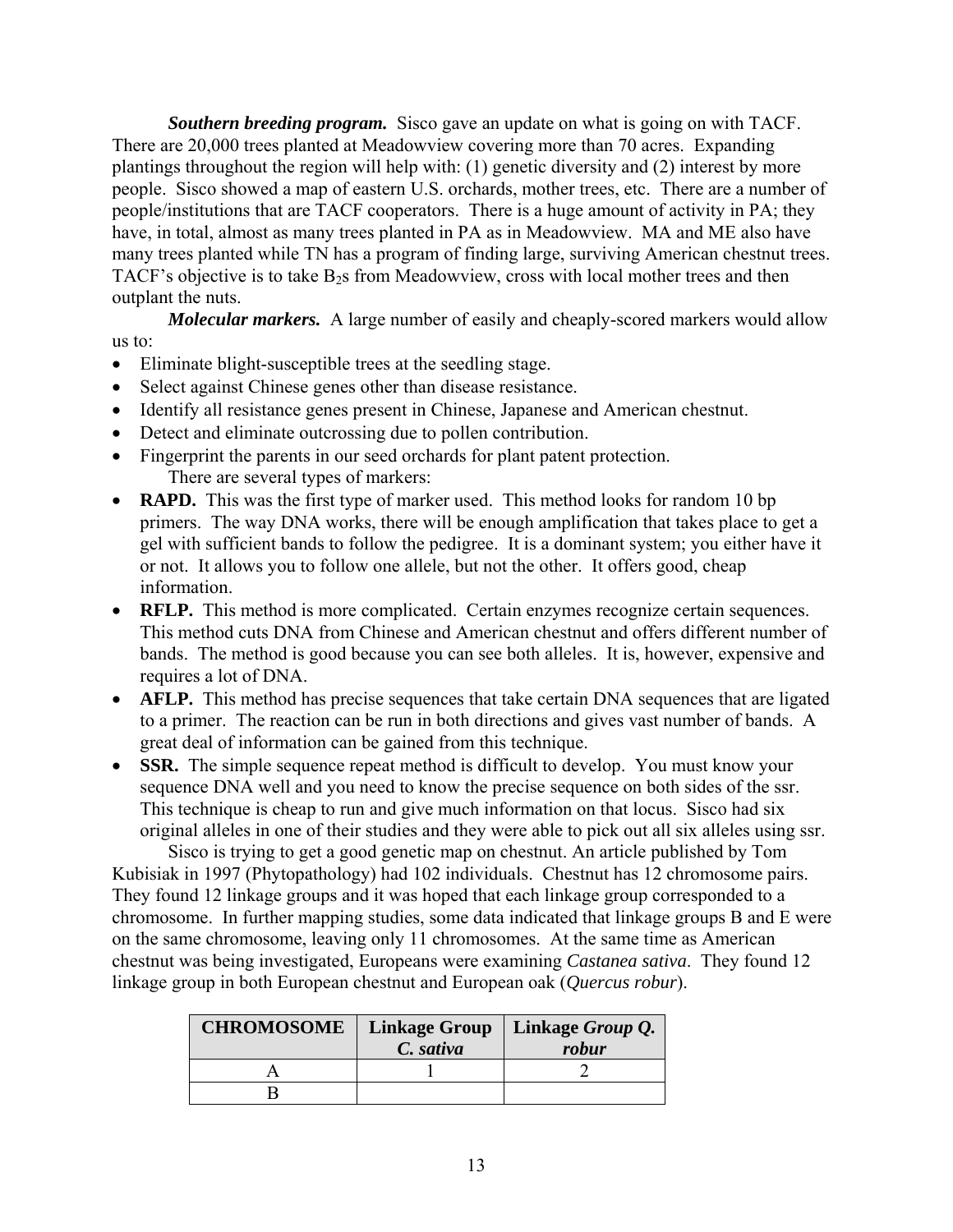| ┮ | $\sim$ | $\sim$ |
|---|--------|--------|
| Ē |        |        |
|   |        |        |
|   |        |        |
|   |        |        |
|   | 1 າ    |        |
|   |        |        |
|   |        |        |

Conclusions:

- Everything linked in European chestnut linked to American chestnut.
- Could not get a common marker for B or E
- For B, there is a marker that is polymorphic in European and *Q. robur*, but it is not in *C. dentata*. Hopefully, we will figure out B and E.
- Do not have *C. sativa* linkage group 4 or 11.
- For resistance loci, it may be on chromosome B or F. There may be more possibilities of resistance loci if they have more trees mapped. Sisco wants to look at chromosomes under microscope with fluorescent markers but he needs very large markers.

 ArboGen is a spin-off company funded by MeadWestvaco and International Pulp and Paper to research genetic engineering for improved design and growth of elite tree varieties. ArboGen is looking at genetic transformants with chestnut. Within the realm of forest products, there is debate on genetic engineering; it is difficult for some individuals to make the leap to genetic engineering because they get good results from traditional breeding methods. ArboGen approached TACF to look at transforming chestnut; they granted \$50,000 to Scott Merkle (University of Georgia) and William Powell (SUNY, Syracuse ESF). Both researchers are trying to regenerate trees with antifungal properties. It has been easy to use reconstructs from yellow poplar, but much more difficult with chestnut.

### **Scott Schlarbaum, University of Tennessee**

*UT Tree Improvement Program—Castanea research*. Schlarbaum was looking at Ozark chinquapin (*Castanea ozarkensis*) in the Ouachita National Forest (partly in AR and OK). He found some very large trees, one with a canker. Schlarbaum sent a sample to Sandra Anagnostakis who found dsRNA.. There is natural regeneration of chinquapin occurring in the Ouachita forest. Schlarbaum collected seed from 17 open-pollinated trees (2,00 to 2,500 nuts) and sent them to the Flint River Nursery (GA) for Paul Kormanik, USDA-FS. The chinkapins were planted in 700' beds. Slides were shown of seedlings in June 2003 after planting in December 2002. Some areas of the nursery had too much water; this led to *Phytophthora* problems. He expects most chinkapins to be 5' to 7' tall in October 2003. Flint River also had *Phytophthora* problems in their chestnut beds.

*Field Plantings of American Chestnut*. Field plots are located in:

- Berea College Forest, KY
- Daniel Boone National Forest
- PA State forests (four locations)
- Mammouth Cave National Park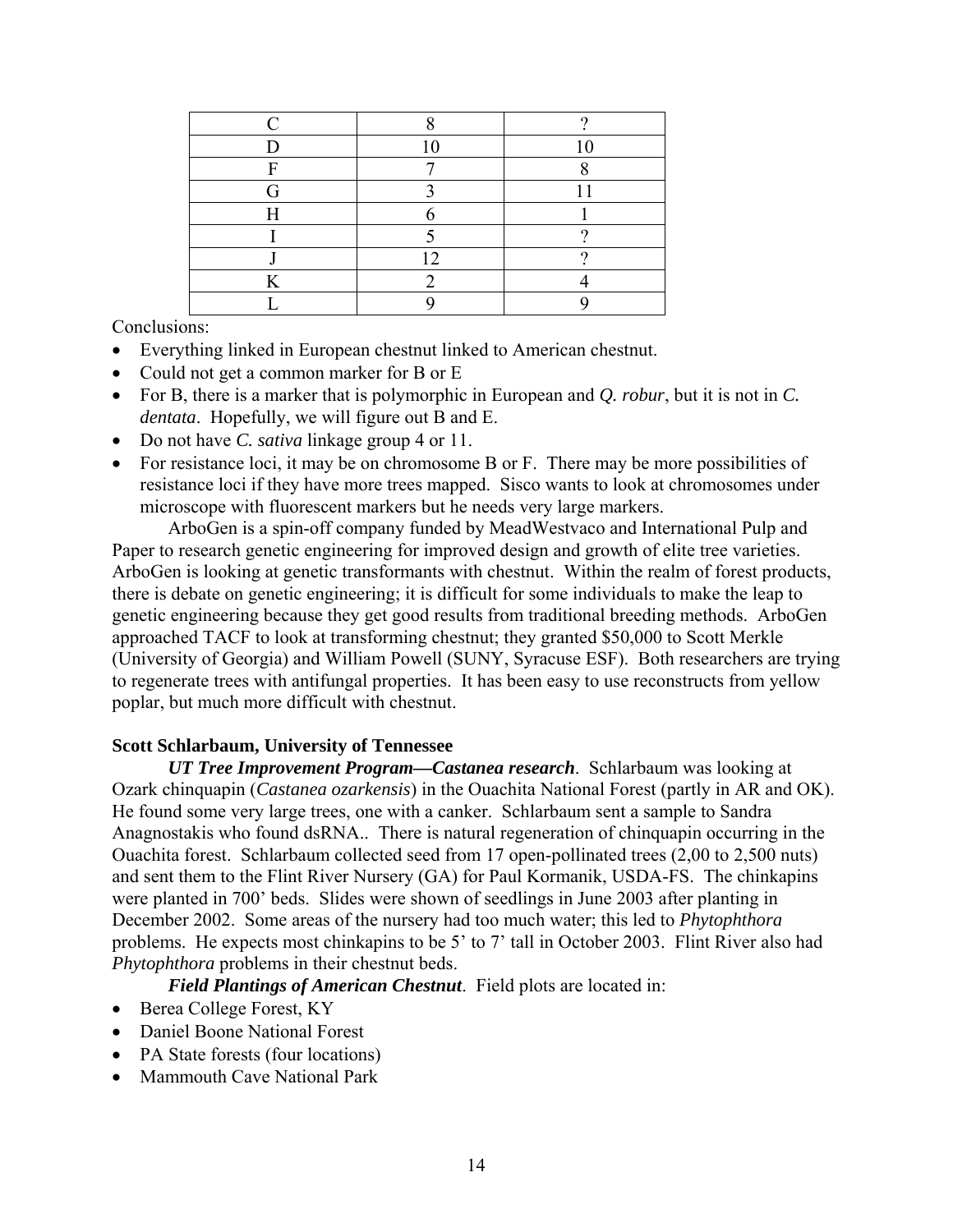Berea College Forest planting was established in 2000 on two slopes in an incomplete block design. He planted 367 seedlings; their initial height was 102 cm. This site was heavy clay with no percolation. At the end of the 2000 season, there was 48% mortality. There were 174 trees alive with an average height of 127 cm (25 cm average growth). These trees compete with yellow poplar on good sites in southern states. At the end of the 2002 season, mortality was 59% with only 72 seedlings remaining (average height of 187 cm). The tallest tree was 3 meters. Some trees were lost to ambrosia beetles at this site.

All trees were lost in the Daniel Boone planting. Trees planted in the PA forest plots were 100% American chestnut. These plots were established in 2000 at four locations. The seedlings were protected with tree tubes or fencing to protect from deer browse. Survival is greater than 85%. There is no *Phytophthora* problems on any of the four PA locations.

Mammoth Cave National Park planting was established in 2000 with genetic families of American chestnut from Fred Hebard. About 450 seedlings were planted. There was some *Phytophthora* mortality and he encountered fescue problems.

*Fading Forests II.* Faith Thompson Campbell and Schlarbaum wrote this document for Congress. It is titled, "Trading Away North America's Natural Heritage". CD copies of the document were given to participants.

#### **Sandra Anagnostakis, Connecticut Agricultural Experiment Station**

*Nutrition, site and genotype versus tree growth.* Seeds collected in 1997 were planted, dug, root-pruned, measured and planted at three sites (forest/ridge; forest/level; old field). The seed represented four families:

> BC<sub>2</sub> (Japanese) x American, Watertown BC<sub>2</sub> (Japanese) x American, Roxbury BC3 (Chinese) x American, Watertown BC3 (Japanese) x American, Roxbury

The height of each seedling is being measured every year. Plot 1 is a forest ridgetop with very thin soil and a pH of 3.9. Plot 2 is a forest clearcut with a little better soil and a pH of 4.5 while Plot 3 is a field previously planted to tobacco; it has a much higher pH, 5.5. No soil supplements were added. The average growth is similar among all plots. Anagnostakis analyzed soil minerals. To collect soil, an "X" was made across each plot and soil samples were taken over the entire plot. Plot 3 (old agricultural field) had very little soil nitrogen. However, when leaves were analyzed, there is plenty of leaf nitrogen; it may be coming from mycorrhizae although she has not yet investigated mycorrhizae. Other minerals were much the same but there is more aluminum in the forest than in the agricultural field.

 Anagnostakis commented that Japanese backcross trees have grown better than Chinese backcross. Chinese hybrids are all male sterile while Japanese hybrids are all male fertile.

*Soil calcium.* A Portuguese woman reported that European chestnut trees with high calcium have less chestnut blight. Anagnostakis tested calcium in the three field plots and in the greenhouse. She found much more calcium in the agricultural field than in the forest; there was also more calcium in the leaves. In the greenhouse, she planted seedlings in fiberglass cubes and watered with either normal nutrients or with high calcium. Growth was not as good with high calcium. The seedlings were inoculated with the WK isolate (less pathogenic than Ep 155). In general, the trees watered with high levels of calcium were more susceptible to blight than the ones watered with normal nutrients. Anagnostakis concluded that calcium does not offer any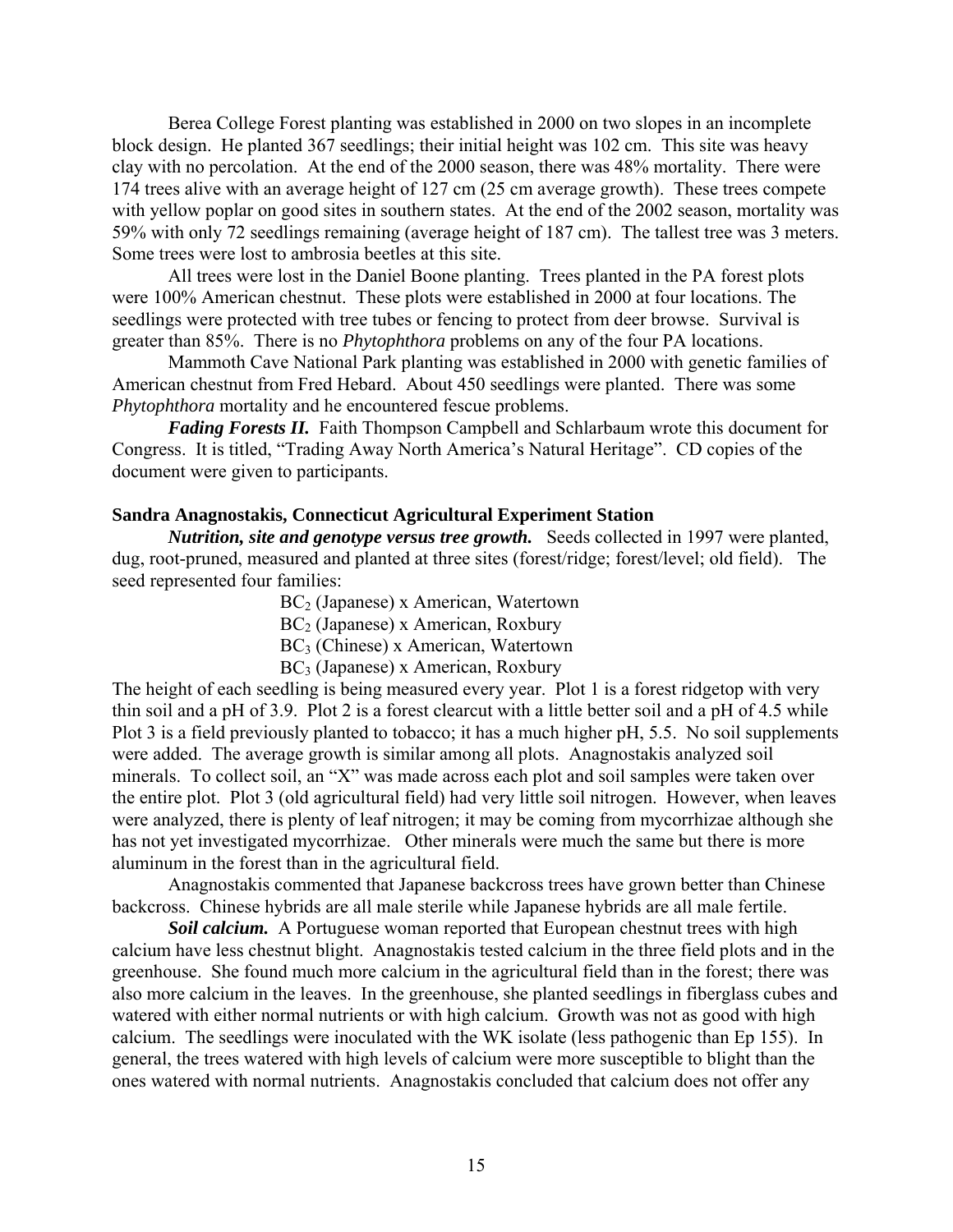protection and the Portuguese researcher was incorrect, at least in terms of American chestnuts, under Connecticut conditions.

*Nut grafting.* Anagnostakis started using this technique several years ago since traditional grafting in the field is very difficult. She did nut grafting in the spring, with the following procedure:

- A fat nut was used.
- The tip was cut off with a razor blade.
- A slice was made through the cotyledon and radical.
- Scion wood was sharpened to a point.
- The scion was pushed into the radical.
- Pro-mix was used for potting.
- Nuts formed roots.
- The scion grafted itself to the roots produced by the nut.
- After they have grown a while, as much of the nut as possible was removed; an attempt was made to leave as many roots as possible.

Anagnostakis is worried about overwintering. The grafts will be mulched to assist in cold protection. After that, care is very critical. Hill Craddock stated that many nut grafts just sit for 3 years and languish for several years after that. He indicated that Jaynes called this technique "nurse tree cutting". Scion cambium and petiole form the graft union. Roots are adventitious from callus. These types of roots are very weak and thus difficult to establish.

 Anagnostakis informed the group of a new publication by the Northern Nut Growers Association, *A Guide to Nut Tree Culture in North America*, edited by Dennis Fulbright.

### **Hill Craddock, University of Tennessee Chattanooga**

 Craddock showed an entirely pistillate catkin from a tree in the northern Alps, as he has an interest in such phenomena.

*Chattanooga chestnut project.* The productivity of Craddock's program has increased greatly as a result of the Chattanooga chestnut project. A grafting workshop brought people from all over TN, GA and NC. Chestnut is rare in western TN. GIS mapping has been conducted to correlate soil typing; a direct consequence of this mapping was abundant data on flowering American chestnut.

*Breeding update*. Craddock began his breeding program in 1997. He has made some crosses. One of his Chinese chestnut parents was a TVA tree (Friendship Forest). Unfortunately, the crosses are not blight resistant; they have just begun screening this year. In screening his backcross progeny, he has noticed a root rot problem. He has not identified *Phytophthora*, but he continues to lose trees every year. Craddock has gone to dry pollen for breeding; he is using glass vials to store pollen. A population of fifty  $B_2F_2$  is being screened via inoculation with Ep 155 and isogenic Ep 155 (Ep 713) and Ep 155 (Euro 7). These trees, planted in 1996-1997 were from Meadowview.

**Biological control.** In order to control chestnut blight on useful trees, Craddock has collected bark samples, obtained pure cultures of *C. parasitica* and then sent them to Sandra Anagnostakis for conversion. Anagnostakis has sent 3-4 isolates containing French and Italian dsRNA. A former student, Pearl Hwang, converted some local isolates for field inoculations and she used a few isolates in a slurry mixture. Craddock removes the face of a canker prior to treatment. He noted that some trees that were blighted in 1997 are still living and available for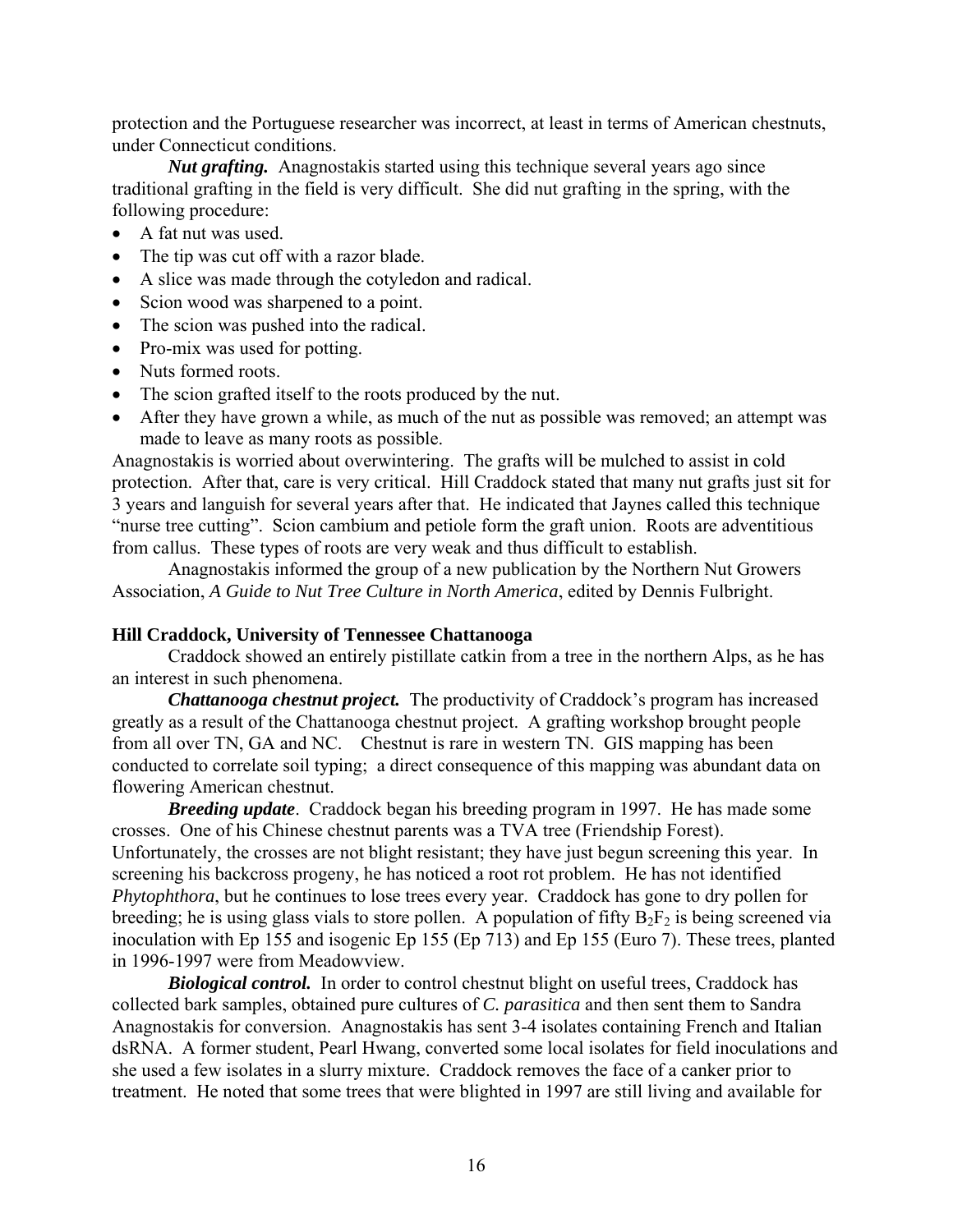breeding. He does not conduct vegetative compatibility testing; he uses blind inoculations. He also has inoculated uninfected trees as a prophylactic dose. Often, Craddock uses hypovirulent isolates from both Anagnostakis and Hwang.

*Host pathogen-interaction study.* In order to study host-pathogen interaction, Craddock needed a clonal orchard. In his first attempt, he had two tree plots containing  $B_2F_2$ , American controls and Chinese controls. He realized that two plots were not sufficient, so he planted 400 more trees this year and 400 more planned for 2004.

*Silviculture notes.* Craddock noticed that chestnuts require light. He removes the overstory from mid-story plots. From now on, his plantings will be in forest clearcuts. Craddock has a 4-acre site at Dollywood. He is trying to revegetate the site with chestnut trees; chestnut is growing well there.

*Cultivar test.* Craddock has a cultivar test in northern Hamilton County. He will plant chestnuts on 10-acres of land. In designing the trial, he went to commercial nurseries in search of 20 cultivars. He found commercial sources for about half of the cultivars. He will plant 4 complete blocks, using a 20 x 20 design (5' x 10' spacing). There will be five tree plots with 20 cultivars x 20 trees of each cultivar. Craddock is trying to replicate Ken Hunt's cultivar planting and the trees were planted with an auger. Craddock noted that survival of containergrown stock after one year was far better than bare root stock. This orchard will be plumbed and will contain a well house to pump water. Craddock received a matching grant to put in the irrigation system.

*Pollination study.* Christina Bock conducted a pollen study and found that most of the pollen goes straight onto the forest floor. Some pollen was found 50' to 300' from the source but that was not common. The take-home message—the closer the pollen source, the better.

*Architypal tree type.* Craddock showed slides of some very large chestnut trees in Italy. He then talked about the importance of the book written by J. Russell Smith. In the early 1900s, Smith studied and taught economics at the University of Pennsylvania and its Wharton School of Business (1903–1919), and then moved on to Columbia University's Business School where he chaired the school's economic geography program, a field that he largely initiated, defined, and developed. He remained at Columbia until 1944, publishing several books on economic geography. *Tree Crops: A Permanent Agriculture* by J. Russell Smith is the classic work on tree crops. First published in 1929, this blueprint for the development of high-yield tree crops proves that vast, untapped food sources can be harvested from common species of North American trees. Smith's philosophy is based on the idea that agriculture must be "adapted to physical conditions," that "farming should fit the land." He observed worldwide the catastrophe of hill agriculture whose one-time cycle he described so accurately as "forest -- field -- plow - desert."

 Smith described Corsica and its tree development. Craddock noted that there are grafted chestnut cultivars in almost all of Corsica and chestnut is truly a cradle-to-grave species for the people in Corsica, as it gave food and shelter to early Italians. In fact, during the Roman Empire, tributes were paid to Caesar with chestnuts. Despite two global wars, the depression and chestnut blight, there are some large chestnuts. Craddock has seen superficial cankers in Corsica. The Italians make a commercial hypovirulent paste used in treating chestnut cankers. The application is via gouge wounds in the canker face. Five different vegetative compatibility groups are included in the paste. Once cankers begin to heal, the dead wood is pruned out and the healing cankers are left. There are enormous orchards that are recuperating in Italy and these orchards are all grafted chestnut. These orchards are treated with the help of local co-ops.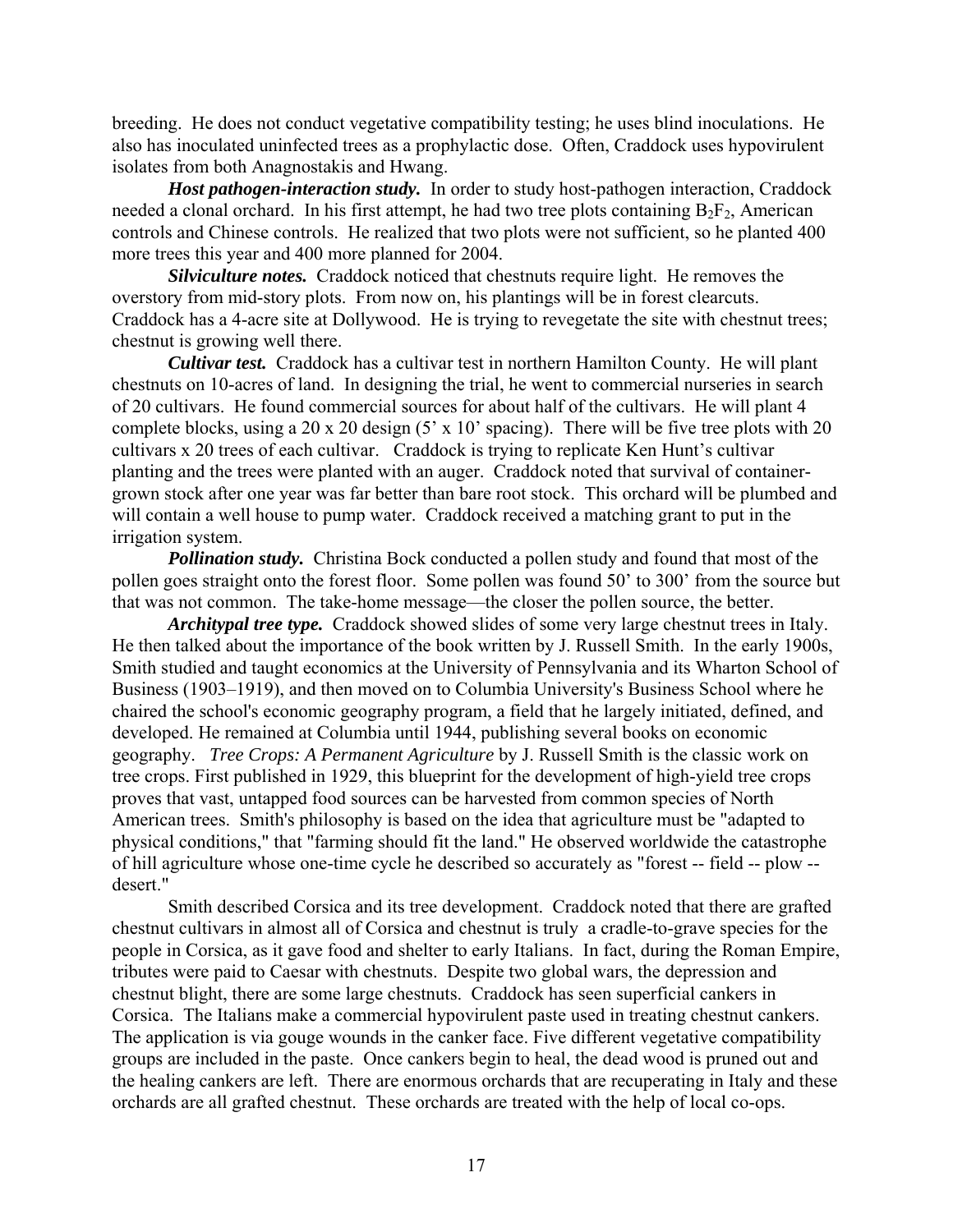Arborists are trained in blight canker distinction and they leave healing cankers. Some orchards have been continuously harvested since Roman times. These same orchards have also been used for Bolete production. Large European chestnuts have a tourism appeal. They are a very valuable part of the landscape. 'Bouche de Betizec' is Europe's #1 cultivar.

### **Steven Alexander, University of Tennessee Chattanooga**

Alexander is studying host-pathogen interaction with a segregated population of  $B_2F_2$ hybrids of *C. dentata* and other chestnut species. He is looking at inoculations with virulent and hypovirulent-containing strains. He observed that biological control works some times and not others. He want to know why. His hypothesis is that host resistance is a significant factor. His prediction is that some trees in a  $B_2F_2$  population will have good biological control and others will not.

Alexander screened his  $B_2F_2$  population with Ep 155, and isogenic lines of Ep 155 containing CHV1-Ep 713 or CHV1-Euro 7. In addition to the  $B_2F_2$  population, he also inoculated *C. dentata*, *C. sativa* and *C. pumila*. Ep 155 was inoculated 20 cm from the ground. Ep 155 (CHV1-Euro 7) was inoculated 15 cm above the Ep 155 inoculation and Ep 155 (CHV1-Ep 713) was inoculated 15 cm above the Euro 7 inoculation site. The trees were inoculate on June 2-3, measured on June 23-24, July 29-30 and September 4-5. Since the trees are valuable, the Ep 155 cankers were treated on September 5 in an attempt to produce a converted canker and stop canker expansion. Alexander used the cork borer method of application. He had problems measuring the cankers because some cankers produced very corky bark. The Ep 155 and Euro 7 cankers were much deeper and had more necrosis while the Ep 713 cankers were much more superficial.

As predicted, the  $B_2F_2$  population had a variation in susceptibility. The cankers on *C*. *denata* and *C. sativa* performed as predicted; Ep 155 produced the largest cankers followed by Euro 7 and Ep 713. Cankers on *C. mollissima* had smaller cankers overall. Alexander's conclusions were as follows:

- $B_2F_2$  population did segregate.
- *C. sativa* was not more resistant than *C. dentata* or *C. pumila*.
- *C. mollissima* was highly resistant.
- Ep 155 and Euro 7 appeared similar after 3 months, therefore Euro 7 may be used effectively for resistance screening.

## **Ken Hunt, University of Missouri Center for Agroforestry**

 It is hoped that chestnut can be a good orchard crop in Missouri. To test this, he is conducting cultivar selection trials. The objective is to evaluate and characterize available chestnut cultivars for marketable traits. Study #1 is the chestnut repository, planted in 1996. It will test: cold hardiness; nut quality characteristics; phenology; and, growth habit, precocity and resistance to diseases and insects. A replicated chestnut cultivar trial was established in 1999. Five trees of each cultivar have been planted on sites similar to peach plantings, hilltop sites that are well-drained. Trees in this study include:

- NC-8 (European x Chinese) from Doug Campbell
- 'Willamette', Dunstan hybrid from Bob Wallace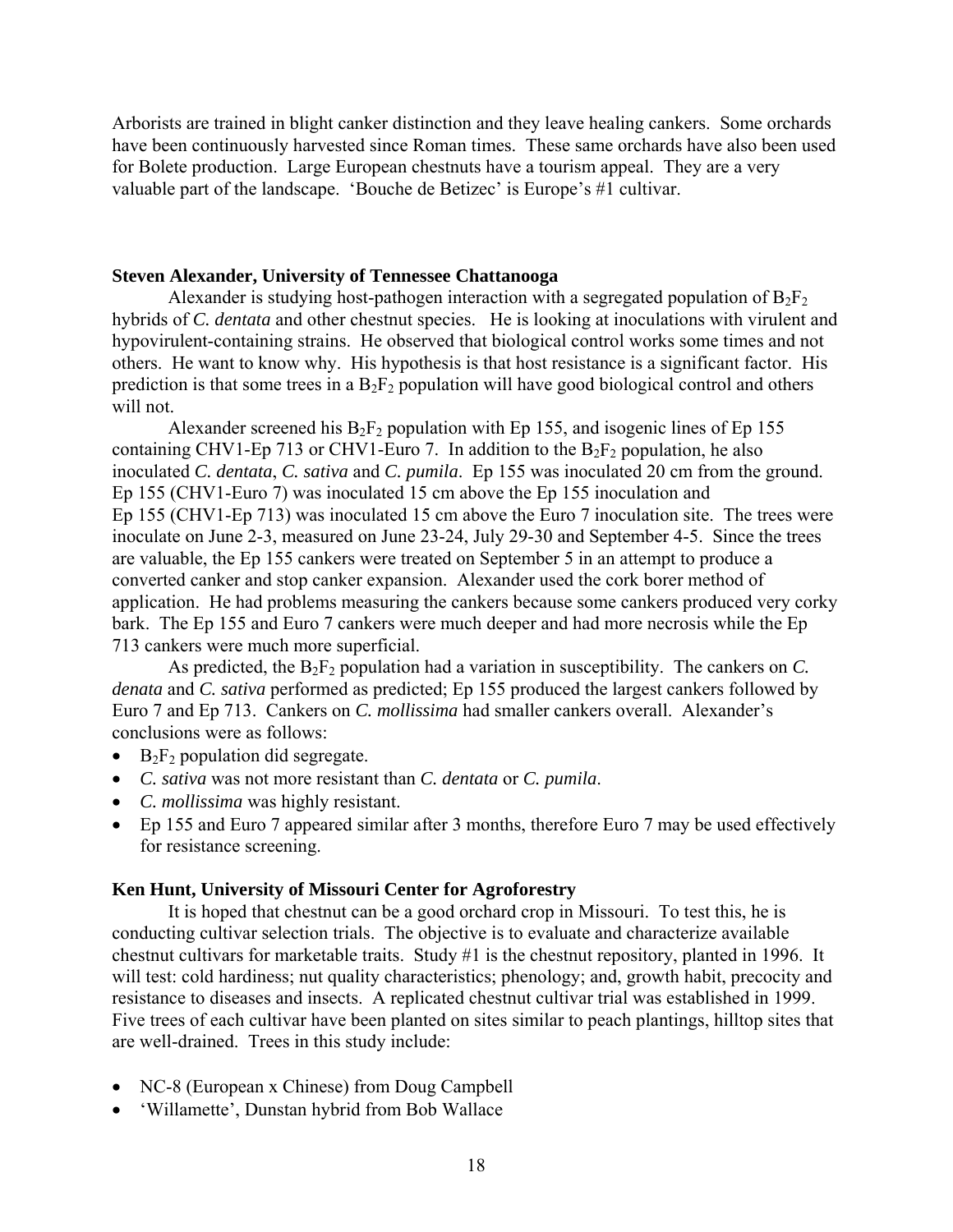- 'Revival', Dunstan hybrid from Bob Wallace
- 'Colossal'
- 'OK Kwang', Chinese hybrid
- 'Auburn Homestead', Chinese hybrid
- 'Easton', Chinese hybrid from Greg Miller
- 'Mossbarger', Chinese hybrid from Kentucky
- 'Amy', Chinese hybrid from Greg Miller
- 'Sleeping Giant', a Chinese x Japanese x American hybrid
- 'Peach', Chinese hybrid from Greg Miller
- "Qing', a discovery from western KY with high quality fruit

These trees were planted on a 27' x 27' spacing.

 One of the goals of this planting is technology transfer, so new orchardists can be given a framework for decision making when establishing new orchards.

 A nut production orchard was established in the fall of 2001. The goal is one ton/acre. Three cultivars, 'Peach', 'Qing' and' Willamette' were planted on a 27' x 13.5' spacing. 'Qing' has a shiny, mahogany color. The nuts are medium size, store well and they have an excellent, sweet flavor. 'Willamette' is a Dunstant/Chinese American hybrid. It has large nuts and upright branching habit and it has mid-season to late maturity. 'Peach' is a cultivar from Greg Miller. These nuts are medium size. The tree has an upright branching pattern with mid-season maturity. There are two pruning types planned for the orchard—peach-style and hedgerow (open center). Pruning will be performed on an annual basis. The goal is to maximize the sunlight into the tree canopy. This will take annual training and pruning. The orchard has been pruned to 5' for sweeping in the fall. This will help with deer control as well. Roundup herbicide is sprayed 3-4 times per year. The trees have been staked since they are hard pruning. The trees put out 4-5' growth this summer. The central leader will be dehorned after several years to open up the interior of the crown.

 'Colossal' is male sterile. Other trees in the Missouri repository are male sterile but they produce plenty of nuts.

### **Michele Warmund, University of Missouri Center for Agroforestry**

 She is concerned that some of the more precocious trees are still producing catkins in late summer. She is concerned since this is wasted energy by the tree. This energy, if controlled, would be better spent on fruit production. She is studying the effects of second flush flowering to:

- Identify cultivars that produce secondary burrs
- Determine effects of secondary burr removal on nut weight
- Determine the effects of thinning

To accomplish the above, she has three treatments:

- Removal of the secondary burrs
- Leaving secondary burrs intact
- Tagging the terminals with secondary catkins (but no secondary burrs), and tagging the terminals without secondary catkins and identify cultivars that produce secondary burrs

She may use NAA for chemical drop.

### **Michael Gold, University of Missouri Center for Agroforestry**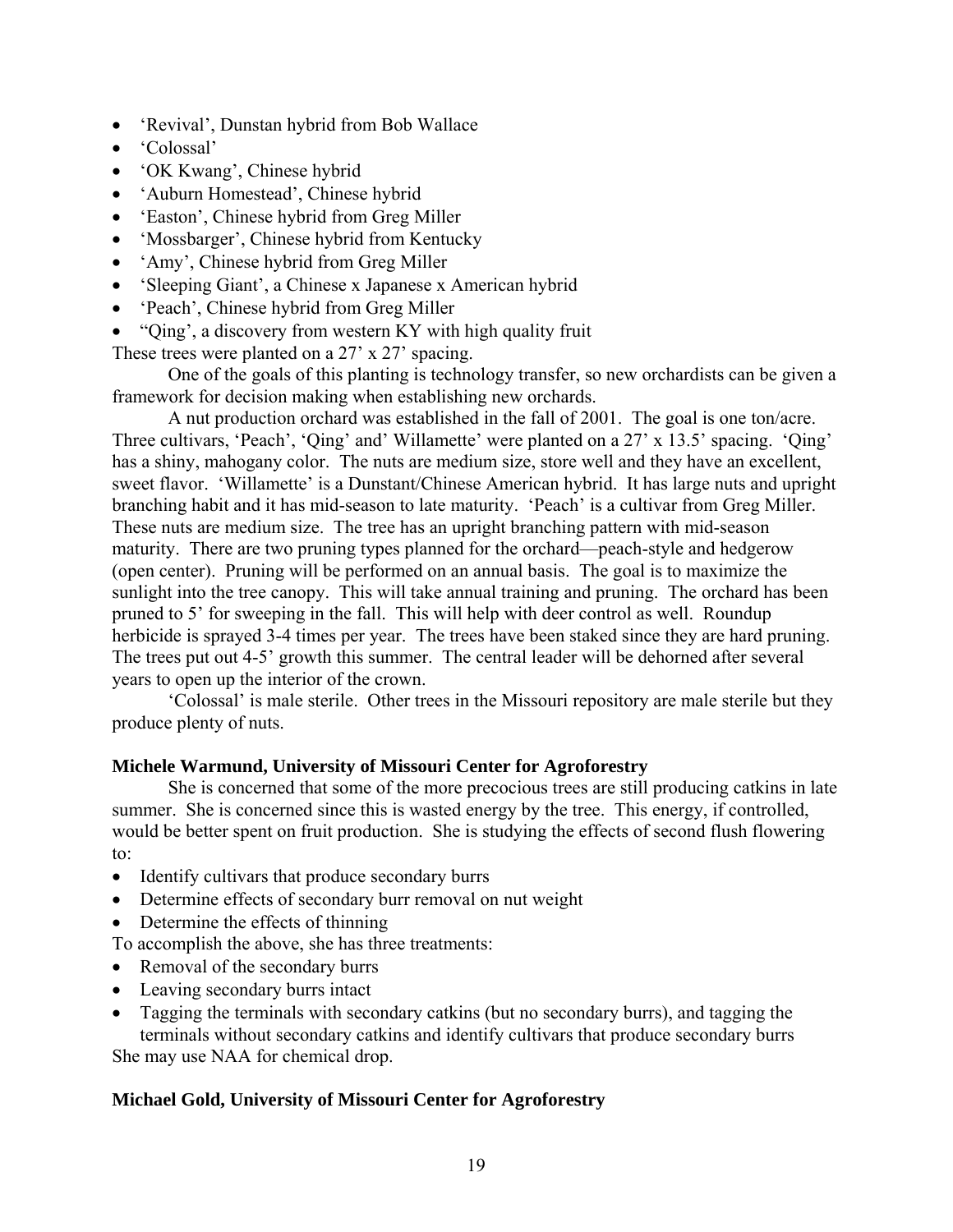The establishment of a viable chestnut industry depends on the following factors:

- Consumer market development
- Nutritional information and recipes
- Increased production of chestnut acreage to meet demand
- Use of grafted chestnut cultivars
- This should have consistent yields, have well-characterized fruit quality and good agronomic traits
- Establish and adhere to quality standards
- Have adequate prices for the grower.

 The market "pull" strategy is to get more people to want chestnuts. Consumer market development efforts at the University of Missouri Center for Agroforestry include: (1) a chestnut roast to familiarize the public with chestnuts, and (2) work with local chefs. The Center for Agroforestry is also looking at every possible niche for chestnuts. For example, what do growers do with smaller chestnuts; value will be added to their product if they can find a market for chestnuts too small to sell to the public. He showed examples from a local grower's market—gourmet pepper jelly with pecans and black walnuts. He wants the manufacturer to try chestnuts. Gold also had chestnut honey; Europeans use chestnut honey as a spice.

 The Food and Drug Administration came out with data in 2003 that nuts contain healthy fat.

### **Business Meeting**

 John Anderson, Administrative Advisor, thanked Michael Gold and Julie Rhoads for hosting the meeting. Many members of this group have been with NE-140 a long time; there are field workers, geneticists, molecular biologists and breeders, all with a passion for reinstating American chestnut in the ecosystem. He indicated that this group is comprised of a good mix of institutions and researchers. Our Federal representative is Robert Noweirski, National Program Leader-Biobased Pest Management, USDA-CSREES-PAS. Noweirski had intentions of attending the meeting, but he did not have sufficient funds.

Anderson indicated that, as a group, this project has wonderful minutes. The annual report has to be sent to Anderson within 60 days of the meeting. These are then sent to the Northeast Executive Director.

 Bradley Hillman nominated John Carlson as chair-elect. Sandra Anagnostakis seconded the motion. This position filled a vacancy created when Chuck Rhoades, formerly of the University of Kentucky, left for a Forest Service position in Colorado. Pam Kazmierczak nominated Alice Churchill as secretary. Sandra Anagnostakis seconded the motion. Both nominations were approved unanimously. John Carlson will host the 2004 meeting in Pennsylvania, either at State College or at the Mount Alto station at a date of his choosing in September 2004.

The meeting was adjourned at 6:00 pm on September 13, 2003.

Respectfully submitted,